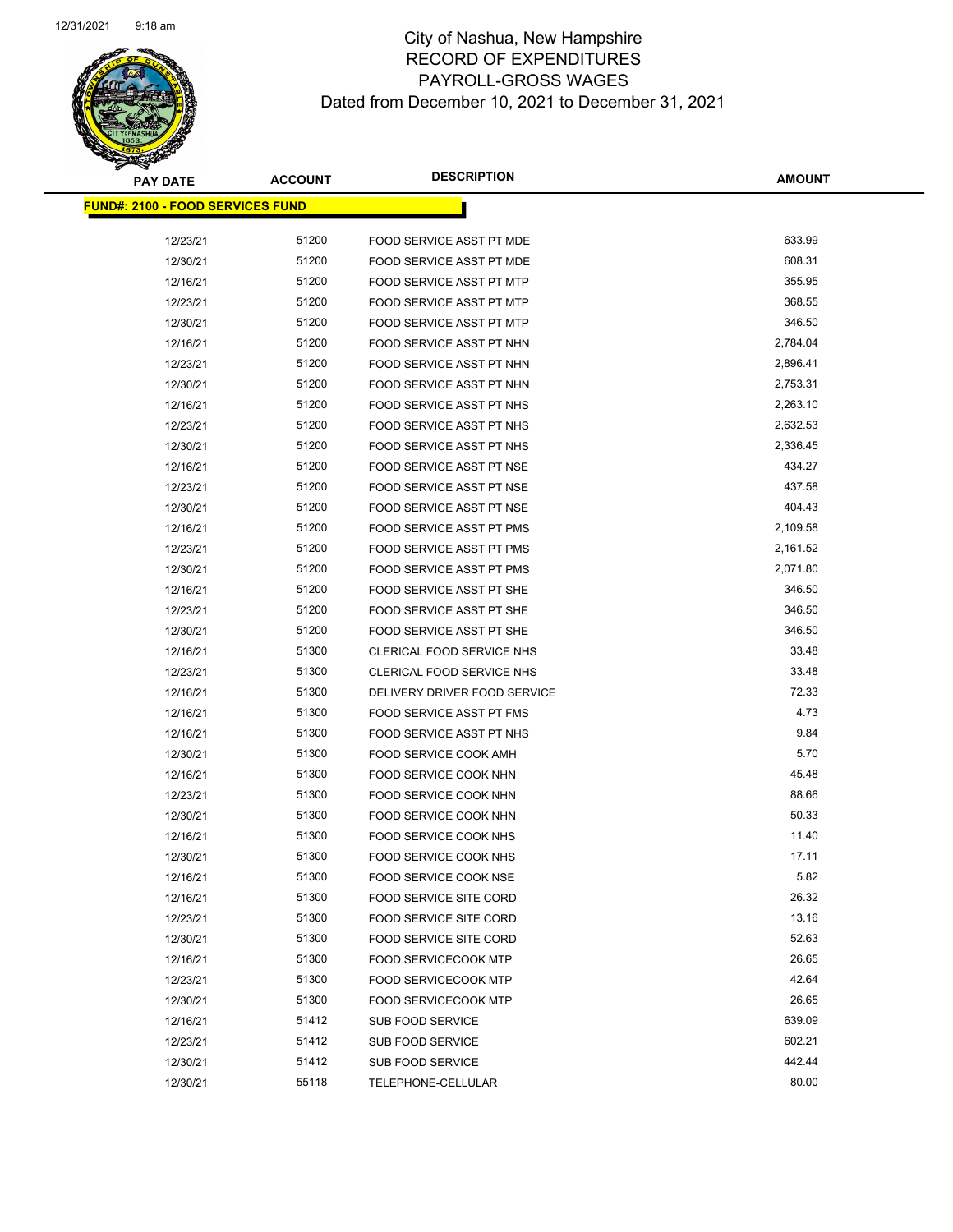

| TOTAL FUND 2100 - FOOD SERVICES FUND            |       |                              | \$124,816.96 |
|-------------------------------------------------|-------|------------------------------|--------------|
|                                                 |       |                              |              |
| <b>FUND#: 2201 - DRIVERS EDUCATION FUND</b>     |       |                              |              |
| 12/16/21                                        | 51200 | DRIVER INSTRUCTOR            | 1,120.00     |
| 12/23/21                                        | 51200 | DRIVER INSTRUCTOR            | 1,415.00     |
| 12/30/21                                        | 51200 | <b>DRIVER INSTRUCTOR</b>     | 1,040.00     |
| 12/16/21                                        | 51200 | <b>TEACHER ELL FES</b>       | 420.00       |
| 12/30/21                                        | 51200 | <b>TEACHER ELL FES</b>       | 355.00       |
| 12/16/21                                        | 51200 | <b>TEACHER TECHED ELM</b>    | 560.00       |
| 12/30/21                                        | 51200 | <b>TEACHER TECHED ELM</b>    | 560.00       |
| <b>TOTAL FUND 2201 - DRIVERS EDUCATION FUND</b> |       |                              | \$5,470.00   |
|                                                 |       |                              |              |
| <b>FUND#: 2207 - ADULT ED/CONTINUING ED</b>     |       |                              |              |
| 12/16/21                                        | 51100 | CLERICAL ADULT ED NHN        | 344.17       |
| 12/23/21                                        | 51100 | <b>CLERICAL ADULT ED NHN</b> | 393.39       |
| 10100104                                        | E4400 | O(17D10A1 ADI1.7FDA11I)      | 200E         |

| <b>TOTAL FUND 2207 - ADULT ED/CONTINUING ED</b> | \$1,951.12 |                             |        |
|-------------------------------------------------|------------|-----------------------------|--------|
| 12/30/21                                        | 51200      | ADULT ED ENRICHMENT TEACHER | 75.00  |
| 12/23/21                                        | 51200      | ADULT ED ENRICHMENT TEACHER | 75.00  |
| 12/16/21                                        | 51200      | ADULT ED ENRICHMENT TEACHER | 75.00  |
| 12/30/21                                        | 51200      | ADULT ED ENRICHMENT INST    | 100.00 |
| 12/23/21                                        | 51200      | ADULT ED ENRICHMENT INST    | 300.00 |
| 12/16/21                                        | 51200      | ADULT ED ENRICHMENT INST    | 200.00 |
| 12/30/21                                        | 51100      | CLERICAL ADULT ED NHN       | 388.56 |
|                                                 |            |                             |        |

| <b>FUND#: 2252 - DAY CARE</b>     |       |                                   |            |
|-----------------------------------|-------|-----------------------------------|------------|
| 12/16/21                          | 51100 | <b>PANTHER PRESCHOOL DIRECTOR</b> | 1,151.60   |
| 12/30/21                          | 51100 | PANTHER PRESCHOOL DIRECTOR        | 1,151.60   |
| <b>TOTAL FUND 2252 - DAY CARE</b> |       |                                   | \$2,303.20 |

| <b>FUND#: 2257 - SPECIAL ED LOCAL</b> |       |                               |  |  |
|---------------------------------------|-------|-------------------------------|--|--|
| 12/16/21                              | 51100 | CLERICAL PRINCIPAL CHA        |  |  |
| 12/23/21                              | 51100 | CLERICAL PRINCIPAL CHA        |  |  |
| 12/30/21                              | 51100 | <b>CLERICAL PRINCIPAL CHA</b> |  |  |
| 12/16/21                              | 51100 | PARA DW SPEC ED AMH           |  |  |
| 12/23/21                              | 51100 | PARA DW SPEC ED AMH           |  |  |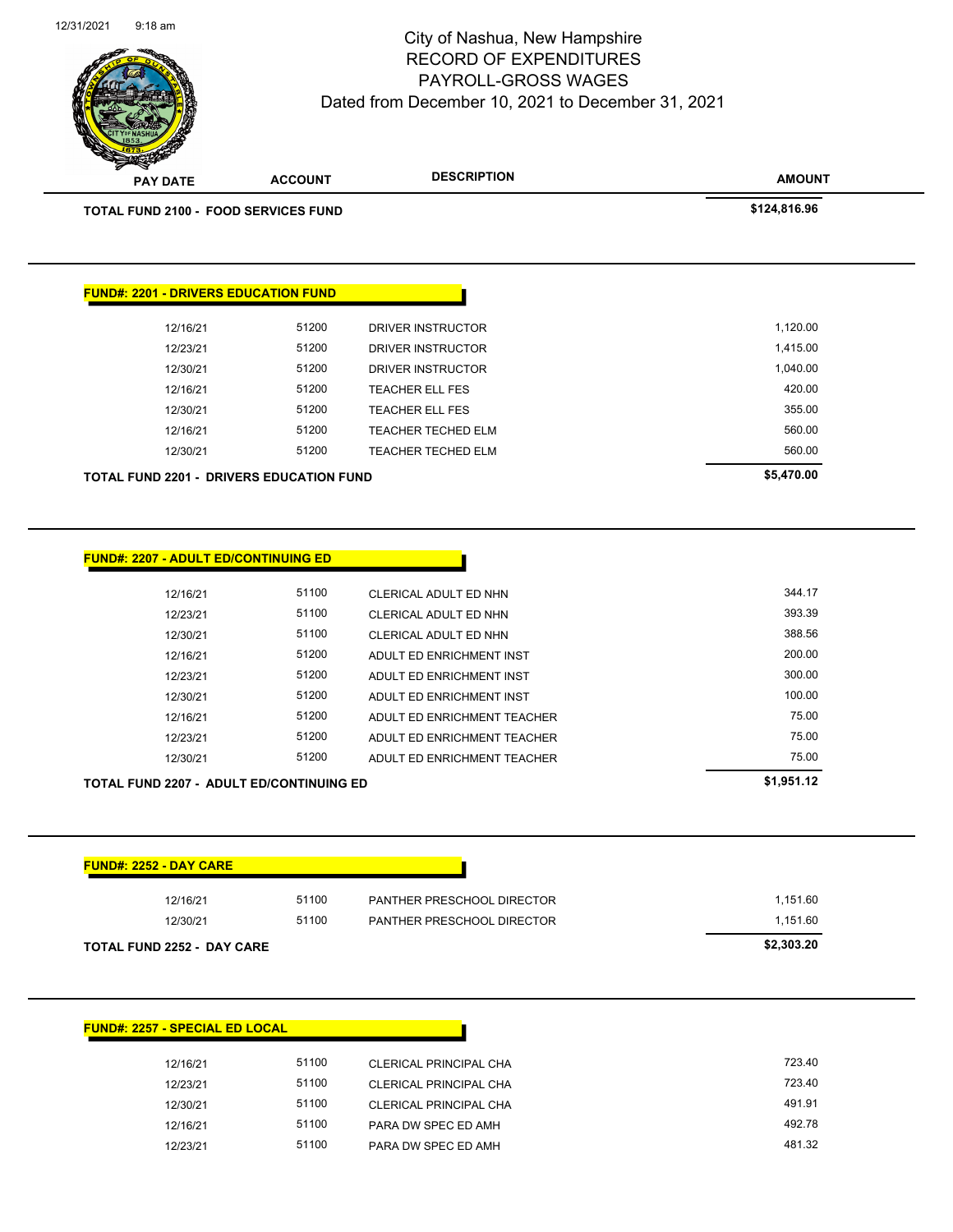

| - | <b>PAY DATE</b>                           | <b>ACCOUNT</b> | <b>DESCRIPTION</b>  | <b>AMOUNT</b> |
|---|-------------------------------------------|----------------|---------------------|---------------|
|   | <b>FUND#: 2257 - SPECIAL ED LOCAL</b>     |                |                     |               |
|   | 12/30/21                                  | 51100          | PARA DW SPEC ED AMH | 397.28        |
|   | 12/16/21                                  | 51100          | PARA DW SPEC ED NHS | 658.03        |
|   | 12/23/21                                  | 51100          | PARA DW SPEC ED NHS | 652.80        |
|   | 12/30/21                                  | 51100          | PARA DW SPEC ED NHS | 663.25        |
|   | <b>TOTAL FUND 2257 - SPECIAL ED LOCAL</b> |                |                     | \$5,284.17    |

| 12/16/21                                               | 51100 | PROGRAM COORDINATOR | 410.80     |
|--------------------------------------------------------|-------|---------------------|------------|
| 12/23/21                                               | 51100 | PROGRAM COORDINATOR | 410.80     |
| 12/30/21                                               | 51100 | PROGRAM COORDINATOR | 410.80     |
| 12/16/21                                               | 51300 | PROGRAM COORDINATOR | 77.03      |
| <b>TOTAL FUND 2503 - PARKS &amp; REC PROGRAMS FUND</b> |       |                     | \$1,309.43 |

| TOTAL FUND 2505 - PEG ACCESS CHANNELS FUND |       |                               | \$9,970.30 |
|--------------------------------------------|-------|-------------------------------|------------|
| 12/30/21                                   | 55118 | TELEPHONE-CELLULAR            | 100.00     |
| 12/30/21                                   | 51200 | <b>VIDEOGRAPHER</b>           | 322.50     |
| 12/23/21                                   | 51200 | <b>VIDEOGRAPHER</b>           | 1.151.25   |
| 12/16/21                                   | 51200 | <b>VIDEOGRAPHER</b>           | 727.50     |
| 12/30/21                                   | 51100 | PEG PROGRAM MANAGER           | 1,329.30   |
| 12/23/21                                   | 51100 | PEG PROGRAM MANAGER           | 1,329.30   |
| 12/16/21                                   | 51100 | PEG PROGRAM MANAGER           | 1,329.30   |
| 12/30/21                                   | 51100 | ECHANNEL ACCESS ADMINISTRATOR | 1,227.05   |
| 12/23/21                                   | 51100 | ECHANNEL ACCESS ADMINISTRATOR | 1.227.05   |
| 12/16/21                                   | 51100 | ECHANNEL ACCESS ADMINISTRATOR | 1,227.05   |

|  | <u> FUND#: 3035 - FEMA DISASTER ASSIST GRANTS</u> |
|--|---------------------------------------------------|

| TOTAL FUND 3035 - FEMA DISASTER ASSIST GRANTS | \$1,999.65 |                    |        |
|-----------------------------------------------|------------|--------------------|--------|
| 12/30/21                                      | 51400      | <b>MVR CLERK I</b> | 666.55 |
| 12/23/21                                      | 51400      | <b>MVR CLERK I</b> | 666.55 |
| 12/16/21                                      | 51400      | <b>MVR CLERK I</b> | 666.55 |
|                                               |            |                    |        |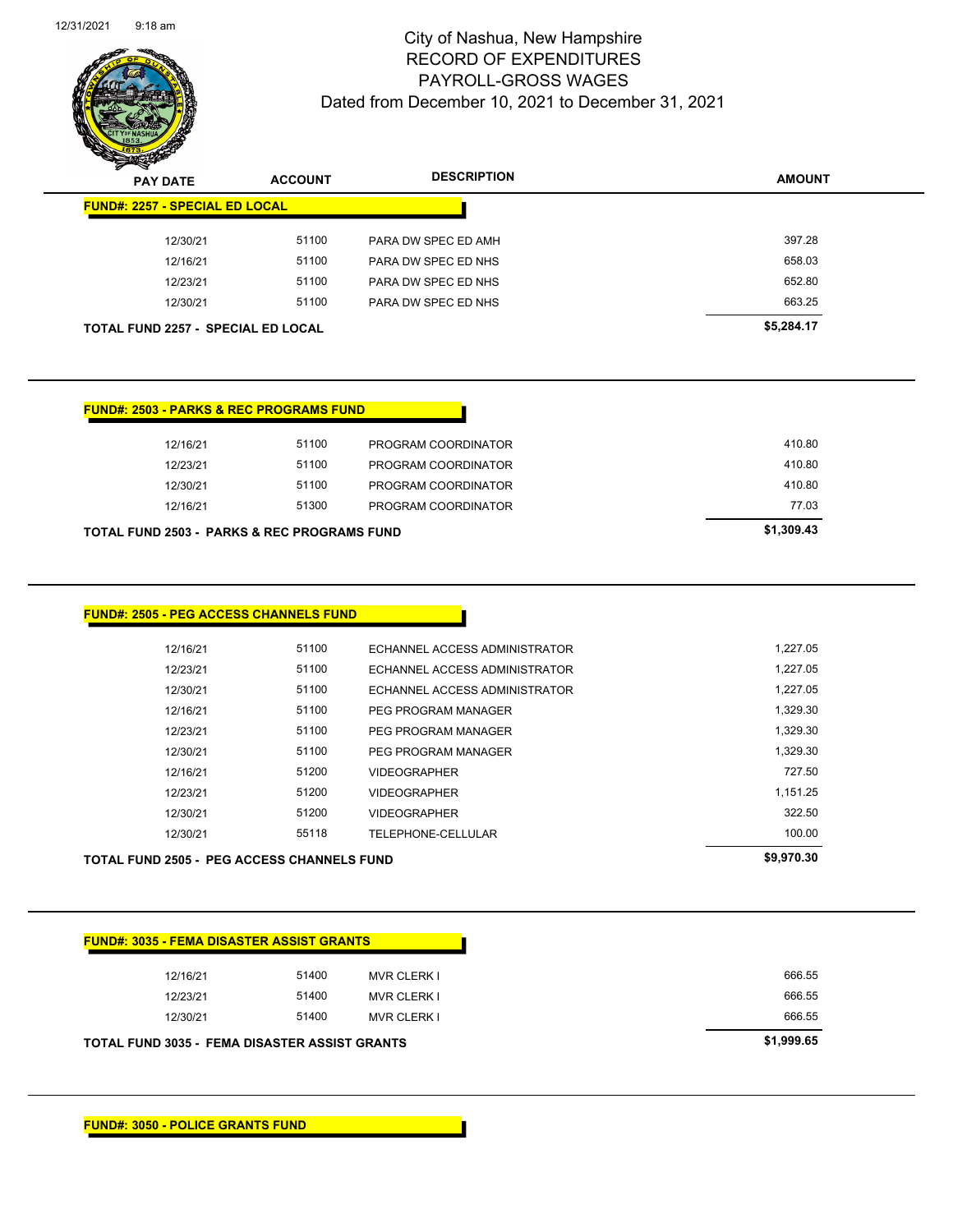

| <b>PAY DATE</b>                             | <b>ACCOUNT</b> | <b>DESCRIPTION</b>         | <b>AMOUNT</b> |
|---------------------------------------------|----------------|----------------------------|---------------|
| <b>FUND#: 3050 - POLICE GRANTS FUND</b>     |                |                            |               |
| 12/16/21                                    | 51100          | DOMESTIC VIOLENCE ADVOCATE | 1,000.00      |
| 12/23/21                                    | 51100          | DOMESTIC VIOLENCE ADVOCATE | 1,000.00      |
| 12/30/21                                    | 51100          | DOMESTIC VIOLENCE ADVOCATE | 1,000.00      |
| 12/16/21                                    | 51100          | PATROLMAN ALL RANKS        | 1,597.55      |
| 12/23/21                                    | 51100          | PATROLMAN ALL RANKS        | 1,597.55      |
| 12/30/21                                    | 51100          | PATROLMAN ALL RANKS        | 1,597.55      |
| 12/16/21                                    | 51300          | DOMESTIC VIOLENCE ADVOCATE | 677.39        |
| 12/23/21                                    | 51300          | DOMESTIC VIOLENCE ADVOCATE | 400.40        |
| 12/30/21                                    | 51300          | <b>LIEUTENANT</b>          | 654.35        |
| 12/16/21                                    | 51300          | PATROLMAN ALL RANKS        | 2,004.85      |
| 12/23/21                                    | 51300          | PATROLMAN ALL RANKS        | 838.24        |
| 12/30/21                                    | 51300          | PATROLMAN ALL RANKS        | 7,321.39      |
| 12/30/21                                    | 51300          | <b>SERGEANT</b>            | 1,481.11      |
| 12/30/21                                    | 51628          | PATROLMAN ALL RANKS        | 319.51        |
| <b>TOTAL FUND 3050 - POLICE GRANTS FUND</b> |                | \$21,489.89                |               |

| <b>FUND#: 3060 - FIRE GRANTS FUND</b>     |            |                        |          |
|-------------------------------------------|------------|------------------------|----------|
| 12/23/21                                  | 51100      | FIREFIGHTERS ALL RANKS | 521.12   |
| 12/23/21                                  | 51309      | FIREFIGHTERS ALL RANKS | 1,298.52 |
| <b>TOTAL FUND 3060 - FIRE GRANTS FUND</b> | \$1,819.64 |                        |          |

#### **FUND#: 3068 - COMMUNITY SERVICES GRANTS FUND**

| 12/16/21 | 51100 | <b>BEHAVIORAL HEALTH SPECIALIST</b>             | 1,165.22 |
|----------|-------|-------------------------------------------------|----------|
| 12/23/21 | 51100 | BEHAVIORAL HEALTH SPECIALIST                    | 1,164.94 |
| 12/30/21 | 51100 | <b>BEHAVIORAL HEALTH SPECIALIST</b>             | 1,165.25 |
| 12/16/21 | 51100 | BEHAVIORAL HEALTH STRATEGIST                    | 1,211.90 |
| 12/23/21 | 51100 | BEHAVIORAL HEALTH STRATEGIST                    | 1,211.90 |
| 12/30/21 | 51100 | <b>BEHAVIORAL HEALTH STRATEGIST</b>             | 1.211.90 |
| 12/16/21 | 51100 | BILINGUAL BICULTURAL COMMUNITY HEALTH WORKER    | 3,428.35 |
| 12/23/21 | 51100 | BILINGUAL BICULTURAL COMMUNITY HEALTH WORKER    | 3,417.81 |
| 12/30/21 | 51100 | BILINGUAL BICULTURAL COMMUNITY HEALTH WORKER    | 3,380.67 |
| 12/16/21 | 51100 | BILINGUAL COMM HEALTH WORKER                    | 546.21   |
| 12/23/21 | 51100 | BILINGUAL COMM HEALTH WORKER                    | 546.20   |
| 12/30/21 | 51100 | BILINGUAL COMM HEALTH WORKER                    | 546.21   |
| 12/16/21 | 51100 | COMMUNITY SERVICES PROGRAM ADMINISTRATIVE ASSIS | 888.71   |
| 12/23/21 | 51100 | COMMUNITY SERVICES PROGRAM ADMINISTRATIVE ASSIS | 883.15   |
| 12/30/21 | 51100 | COMMUNITY SERVICES PROGRAM ADMINISTRATIVE ASSIS | 883.15   |
| 12/30/21 | 51100 | <b>EPIDEMIOLOGIST</b>                           | 155.35   |
| 12/16/21 | 51100 | PHNS PROGRAM ASSISTANT                          | 840.26   |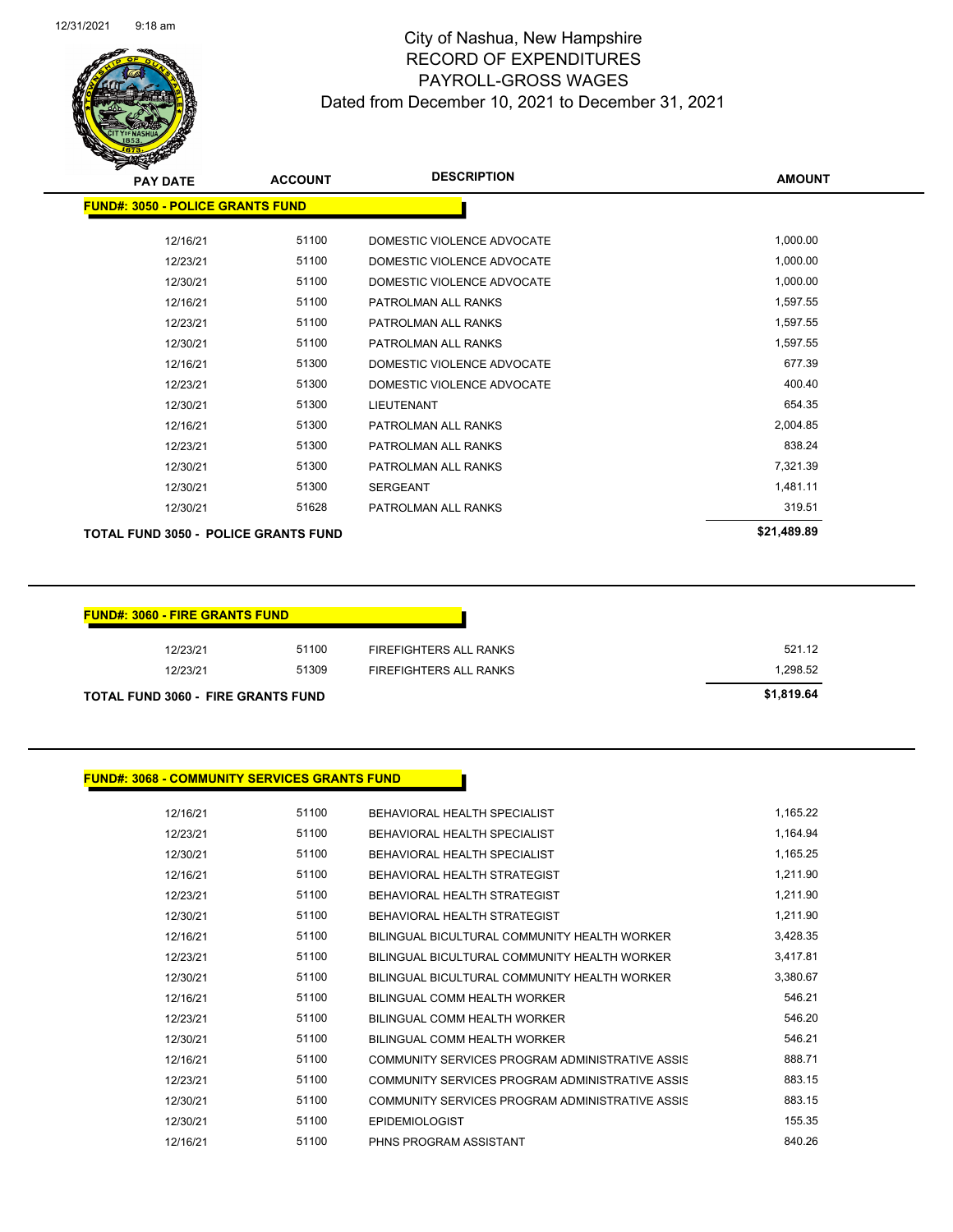

| <b>PAY DATE</b>                                     | <b>ACCOUNT</b> | <b>DESCRIPTION</b>                              | <b>AMOUNT</b> |
|-----------------------------------------------------|----------------|-------------------------------------------------|---------------|
| <b>FUND#: 3068 - COMMUNITY SERVICES GRANTS FUND</b> |                |                                                 |               |
| 12/23/21                                            | 51100          | PHNS PROGRAM ASSISTANT                          | 840.27        |
| 12/30/21                                            | 51100          | PHNS PROGRAM ASSISTANT                          | 840.25        |
| 12/16/21                                            | 51100          | PUB HEALTH NET SVS COORD                        | 1,310.90      |
| 12/23/21                                            | 51100          | PUB HEALTH NET SVS COORD                        | 1,310.90      |
| 12/30/21                                            | 51100          | PUB HEALTH NET SVS COORD                        | 1,310.90      |
| 12/16/21                                            | 51100          | PUB HEALTH PREPAREDNESS COORD                   | 1,165.25      |
| 12/23/21                                            | 51100          | PUB HEALTH PREPAREDNESS COORD                   | 1,165.25      |
| 12/30/21                                            | 51100          | PUB HEALTH PREPAREDNESS COORD                   | 1,165.25      |
| 12/16/21                                            | 51300          | ADMINISTRATIVE ASSISTANT III                    | 35.45         |
| 12/16/21                                            | 51300          | BILINGUAL BICULTURAL COMMUNITY HEALTH WORKER    | 842.28        |
| 12/23/21                                            | 51300          | BILINGUAL BICULTURAL COMMUNITY HEALTH WORKER    | 57.35         |
| 12/16/21                                            | 51300          | BILINGUAL OUTREACH WORKER                       | 67.92         |
| 12/23/21                                            | 51300          | ENVIRONMENTAL HEALTH SPEC                       | 337.44        |
| 12/23/21                                            | 51300          | ENVIRONMENTAL TECH OFFICE MGR                   | 337.44        |
| 12/16/21                                            | 51300          | FIRE LIEUTENANT                                 | 773.25        |
| 12/16/21                                            | 51300          | FIREFIGHTERS ALL RANKS                          | 605.64        |
| 12/16/21                                            | 51300          | PHNS PROGRAM ASSISTANT                          | 259.95        |
| 12/23/21                                            | 51300          | PHNS PROGRAM ASSISTANT                          | 7.88          |
| 12/16/21                                            | 51412          | COMMUNITY SERVICES ELC COVID-19 RESPONSE SUPPOF | 978.24        |
| 12/23/21                                            | 51412          | COMMUNITY SERVICES ELC COVID-19 RESPONSE SUPPOF | 1,131.09      |
| 12/30/21                                            | 51412          | COMMUNITY SERVICES ELC COVID-19 RESPONSE SUPPOF | 733.68        |
| 12/16/21                                            | 51412          | DISEASE INTERVENTION & BEHAVIORAL HEALTH NURSE  | 80.78         |
| 12/23/21                                            | 51412          | DISEASE INTERVENTION & BEHAVIORAL HEALTH NURSE  | 113.09        |
| 12/16/21                                            | 51412          | <b>NURSE ELM</b>                                | 436.19        |
| 12/30/21                                            | 51412          | <b>NURSE ELM</b>                                | 96.93         |
| 12/16/21                                            | 51412          | NURSE PER DIEM                                  | 1,058.16      |
| 12/23/21                                            | 51412          | <b>NURSE PER DIEM</b>                           | 258.48        |
| 12/30/21                                            | 51412          | <b>NURSE PER DIEM</b>                           | 420.03        |
| 12/16/21                                            | 51412          | NURSE PER DIEM (PRACTIONER)                     | 167.12        |
| 12/23/21                                            | 51412          | NURSE PER DIEM (PRACTIONER)                     | 104.45        |
| 12/30/21                                            | 55118          | TELEPHONE-CELLULAR                              | 50.00         |
| TOTAL FUND 3068 - COMMUNITY SERVICES GRANTS FUND    |                |                                                 | \$40,708.99   |

| <b>FUND#: 3070 - COMMUNITY HEALTH GRANTS FUND</b> |
|---------------------------------------------------|
|                                                   |

| 12/16/21 | 51100 | BILINGUAL COMM HEALTH WORKER       | 327.71   |
|----------|-------|------------------------------------|----------|
| 12/23/21 | 51100 | BILINGUAL COMM HEALTH WORKER       | 327.70   |
| 12/30/21 | 51100 | BILINGUAL COMM HEALTH WORKER       | 327.71   |
| 12/16/21 | 51100 | PUB HEALTH NURSE                   | 1.310.90 |
| 12/23/21 | 51100 | PUB HEALTH NURSE                   | 1.310.90 |
| 12/30/21 | 51100 | PUB HEALTH NURSE                   | 1.310.90 |
| 12/16/21 | 51412 | NURSE PER DIEM (PRACTIONER)        | 480.46   |
| 12/23/21 | 51412 | <b>NURSE PER DIEM (PRACTIONER)</b> | 146.23   |
|          |       |                                    |          |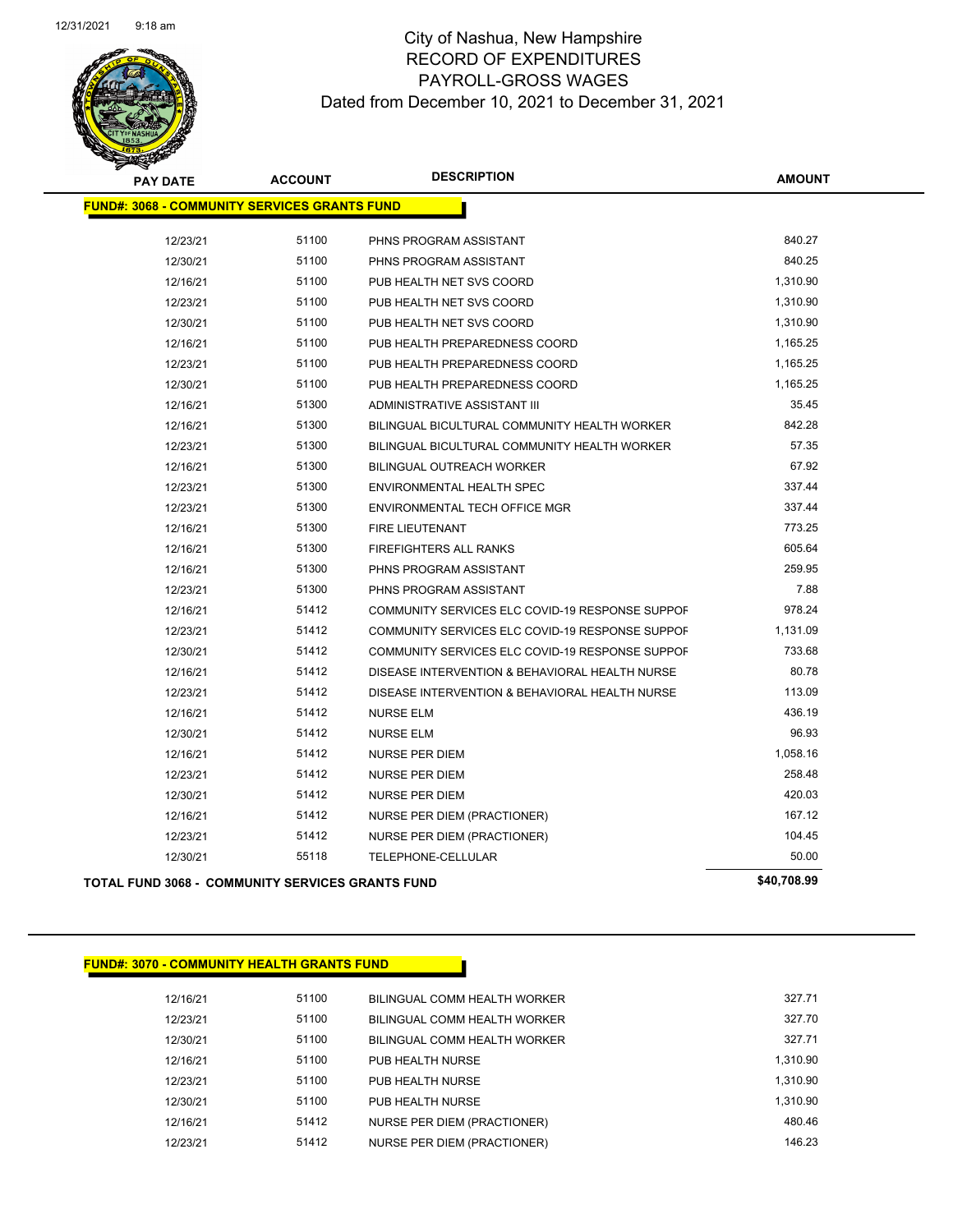

| <b>TOTAL FUND 3070 - COMMUNITY HEALTH GRANTS FUND</b> |                                                    |                                    | \$5,542.51  |
|-------------------------------------------------------|----------------------------------------------------|------------------------------------|-------------|
|                                                       |                                                    |                                    |             |
| <b>FUND#: 3090 - URBAN PROGRAM GRANTS FUND</b>        |                                                    |                                    |             |
| 12/16/21                                              | 51100                                              | <b>CODE ENFORCEMENT OFFICER II</b> | 513.95      |
| 12/23/21                                              | 51100                                              | <b>CODE ENFORCEMENT OFFICER II</b> | 513.95      |
| 12/30/21                                              | 51100                                              | <b>CODE ENFORCEMENT OFFICER II</b> | 513.95      |
| 12/16/21                                              | 51100                                              | <b>GRANT MGMT SPECIALIST</b>       | 1,159.70    |
| 12/23/21                                              | 51100                                              | <b>GRANT MGMT SPECIALIST</b>       | 1,159.70    |
| 12/30/21                                              | 51100                                              | <b>GRANT MGMT SPECIALIST</b>       | 1,159.70    |
| 12/16/21                                              | 51100                                              | PROGRAM COORDINATOR LP&HH          | 1,347.50    |
| 12/23/21                                              | 51100                                              | PROGRAM COORDINATOR LP&HH          | 1,347.50    |
| 12/30/21                                              | 51100                                              | PROGRAM COORDINATOR LP&HH          | 1,347.50    |
| 12/16/21                                              | 51100                                              | PROJECT ADMINISTRATOR              | 1,186.35    |
| 12/23/21                                              | 51100                                              | PROJECT ADMINISTRATOR              | 1,186.35    |
| 12/30/21                                              | 51100                                              | PROJECT ADMINISTRATOR              | 1,186.35    |
| 12/16/21                                              | 51100                                              | PROJECT ADMINISTRATOR LP&HH        | 1,321.05    |
| 12/23/21                                              | 51100                                              | PROJECT ADMINISTRATOR LP&HH        | 1,321.05    |
| 12/30/21                                              | 51100                                              | PROJECT ADMINISTRATOR LP&HH        | 1,321.05    |
| 12/16/21                                              | 51100                                              | PROJECT SPECIALIST URBAN PROGR     | 1,257.10    |
| 12/23/21                                              | 51100                                              | PROJECT SPECIALIST URBAN PROGR     | 1,257.10    |
| 12/30/21                                              | 51100                                              | PROJECT SPECIALIST URBAN PROGR     | 1,257.10    |
| 12/30/21                                              | 55118                                              | <b>TELEPHONE-CELLULAR</b>          | 208.50      |
|                                                       | <b>TOTAL FUND 3090 - URBAN PROGRAM GRANTS FUND</b> |                                    | \$20,565.45 |

#### **FUND#: 3120 - TRANSIT GRANTS FUND**

| 12/16/21 | 51100 | <b>COMMUNICATION SPEC</b>            | 1,092.35 |
|----------|-------|--------------------------------------|----------|
| 12/23/21 | 51100 | <b>COMMUNICATION SPEC</b>            | 1,092.35 |
| 12/30/21 | 51100 | <b>COMMUNICATION SPEC</b>            | 1,092.35 |
| 12/16/21 | 51100 | <b>TRANSIT ADMINISTRATOR</b>         | 1,890.60 |
| 12/23/21 | 51100 | <b>TRANSIT ADMINISTRATOR</b>         | 1,890.60 |
| 12/30/21 | 51100 | TRANSIT ADMINISTRATOR                | 1,890.60 |
| 12/16/21 | 51100 | <b>TRANSIT FINANCE COORDINATOR</b>   | 1,374.40 |
| 12/23/21 | 51100 | <b>TRANSIT FINANCE COORDINATOR</b>   | 1,374.40 |
| 12/30/21 | 51100 | <b>TRANSIT FINANCE COORDINATOR</b>   | 1,374.40 |
| 12/16/21 | 51100 | <b>TRANSIT FLEET FACILITIES SUPV</b> | 1,159.70 |
| 12/23/21 | 51100 | <b>TRANSIT FLEET FACILITIES SUPV</b> | 1,159.70 |
| 12/30/21 | 51100 | <b>TRANSIT FLEET FACILITIES SUPV</b> | 1,159.70 |
| 12/16/21 | 51100 | <b>TRANSIT MECHANICS</b>             | 2,129.35 |
| 12/23/21 | 51100 | <b>TRANSIT MECHANICS</b>             | 2,123.35 |
| 12/30/21 | 51100 | <b>TRANSIT MECHANICS</b>             | 2,124.67 |
| 12/16/21 | 51100 | <b>TRANSIT MOBILITY MANAGER</b>      | 1,136.10 |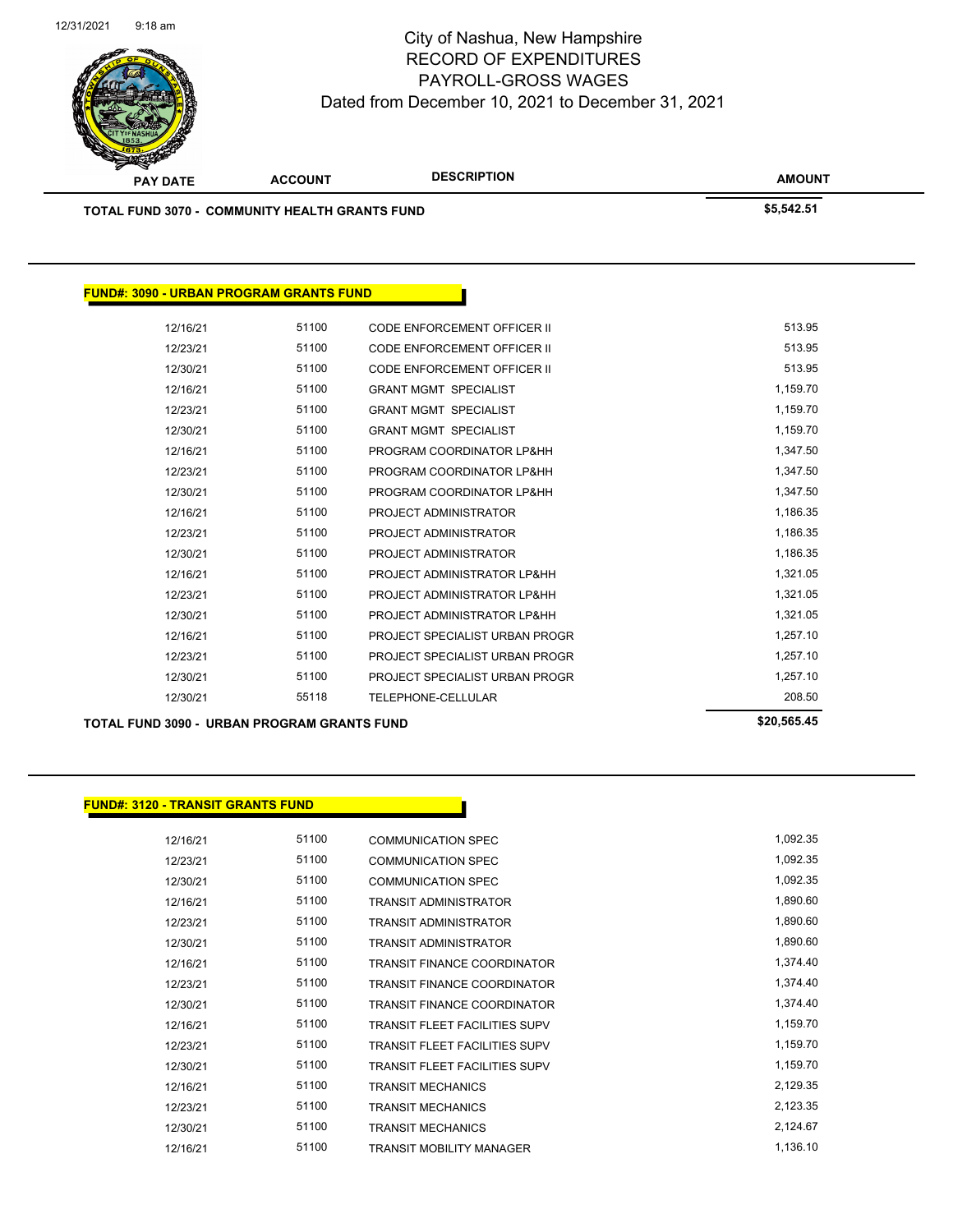

| <b>PAY DATE</b>                              | <b>ACCOUNT</b> | <b>DESCRIPTION</b>                    | <b>AMOUNT</b> |
|----------------------------------------------|----------------|---------------------------------------|---------------|
| <b>FUND#: 3120 - TRANSIT GRANTS FUND</b>     |                |                                       |               |
| 12/23/21                                     | 51100          | <b>TRANSIT MOBILITY MANAGER</b>       | 1,136.10      |
| 12/30/21                                     | 51100          | <b>TRANSIT MOBILITY MANAGER</b>       | 1,136.10      |
| 12/16/21                                     | 51100          | <b>TRANSIT OPERATIONS COORDINATOR</b> | 1,115.20      |
| 12/23/21                                     | 51100          | <b>TRANSIT OPERATIONS COORDINATOR</b> | 1,115.20      |
| 12/30/21                                     | 51100          | TRANSIT OPERATIONS COORDINATOR        | 1,115.20      |
| 12/16/21                                     | 51100          | <b>TRANSIT UTILITY SERVICE WORKER</b> | 798.35        |
| 12/23/21                                     | 51100          | <b>TRANSIT UTILITY SERVICE WORKER</b> | 798.35        |
| 12/30/21                                     | 51100          | <b>TRANSIT UTILITY SERVICE WORKER</b> | 798.35        |
| 12/16/21                                     | 51100          | <b>TRANSPORTATION ANALYST</b>         | 193.50        |
| 12/23/21                                     | 51100          | <b>TRANSPORTATION ANALYST</b>         | 193.50        |
| 12/30/21                                     | 51100          | <b>TRANSPORTATION ANALYST</b>         | 193.50        |
| 12/16/21                                     | 51300          | <b>TRANSIT MECHANICS</b>              | 312.38        |
| 12/23/21                                     | 51300          | <b>TRANSIT MECHANICS</b>              | 328.58        |
| 12/30/21                                     | 51300          | <b>TRANSIT MECHANICS</b>              | 108.17        |
| 12/23/21                                     | 51300          | <b>TRANSIT OPERATIONS COORDINATOR</b> | 41.82         |
| 12/30/21                                     | 51300          | <b>TRANSIT OPERATIONS COORDINATOR</b> | 250.92        |
| 12/16/21                                     | 51300          | <b>TRANSIT UTILITY SERVICE WORKER</b> | 104.79        |
| 12/23/21                                     | 51300          | <b>TRANSIT UTILITY SERVICE WORKER</b> | 119.76        |
| 12/30/21                                     | 51300          | <b>TRANSIT UTILITY SERVICE WORKER</b> | 202.09        |
| 12/30/21                                     | 55118          | TELEPHONE-CELLULAR                    | 117.00        |
| 12/23/21                                     | 61107          | <b>CLOTHING &amp; UNIFORMS</b>        | 100.00        |
| <b>TOTAL FUND 3120 - TRANSIT GRANTS FUND</b> |                |                                       | \$34,343.48   |

#### **FUND#: 3800 - SCHOOL GRANTS FUND**

| 12/16/21 | 51100 | 21 CENTURY ASST COORDINATOR    | 1,923.10 |
|----------|-------|--------------------------------|----------|
| 12/30/21 | 51100 | 21 CENTURY ASST COORDINATOR    | 1,923.10 |
| 12/16/21 | 51100 | 21 CENTURY ELEM MFAM RES COORD | 8,983.70 |
| 12/30/21 | 51100 | 21 CENTURY ELEM MFAM RES COORD | 8,333.82 |
| 12/16/21 | 51100 | ASSISTANT PRINCIPAL AMH        | 1,437.50 |
| 12/30/21 | 51100 | ASSISTANT PRINCIPAL AMH        | 1,437.50 |
| 12/16/21 | 51100 | ASSISTANT PRINCIPAL DR CRSP    | 1,461.60 |
| 12/30/21 | 51100 | ASSISTANT PRINCIPAL DR CRSP    | 1,461.60 |
| 12/16/21 | 51100 | ASSISTANT PRINCIPAL MTP        | 1,485.60 |
| 12/30/21 | 51100 | ASSISTANT PRINCIPAL MTP        | 1,485.60 |
| 12/16/21 | 51100 | ASST SYSTEMS ADMIN FULL YEAR   | 1,853.10 |
| 12/30/21 | 51100 | ASST SYSTEMS ADMIN FULL YEAR   | 1,853.10 |
| 12/16/21 | 51100 | <b>ATTENDANCE OFFICER</b>      | 2,387.20 |
| 12/30/21 | 51100 | <b>ATTENDANCE OFFICER</b>      | 2,387.20 |
| 12/16/21 | 51100 | <b>CLERICAL 21 CENTURY</b>     | 892.80   |
| 12/23/21 | 51100 | <b>CLERICAL 21 CENTURY</b>     | 979.29   |
| 12/30/21 | 51100 | <b>CLERICAL 21 CENTURY</b>     | 1,046.25 |
| 12/16/21 | 51100 | <b>DIRECTOR TITLE 1</b>        | 3,379.30 |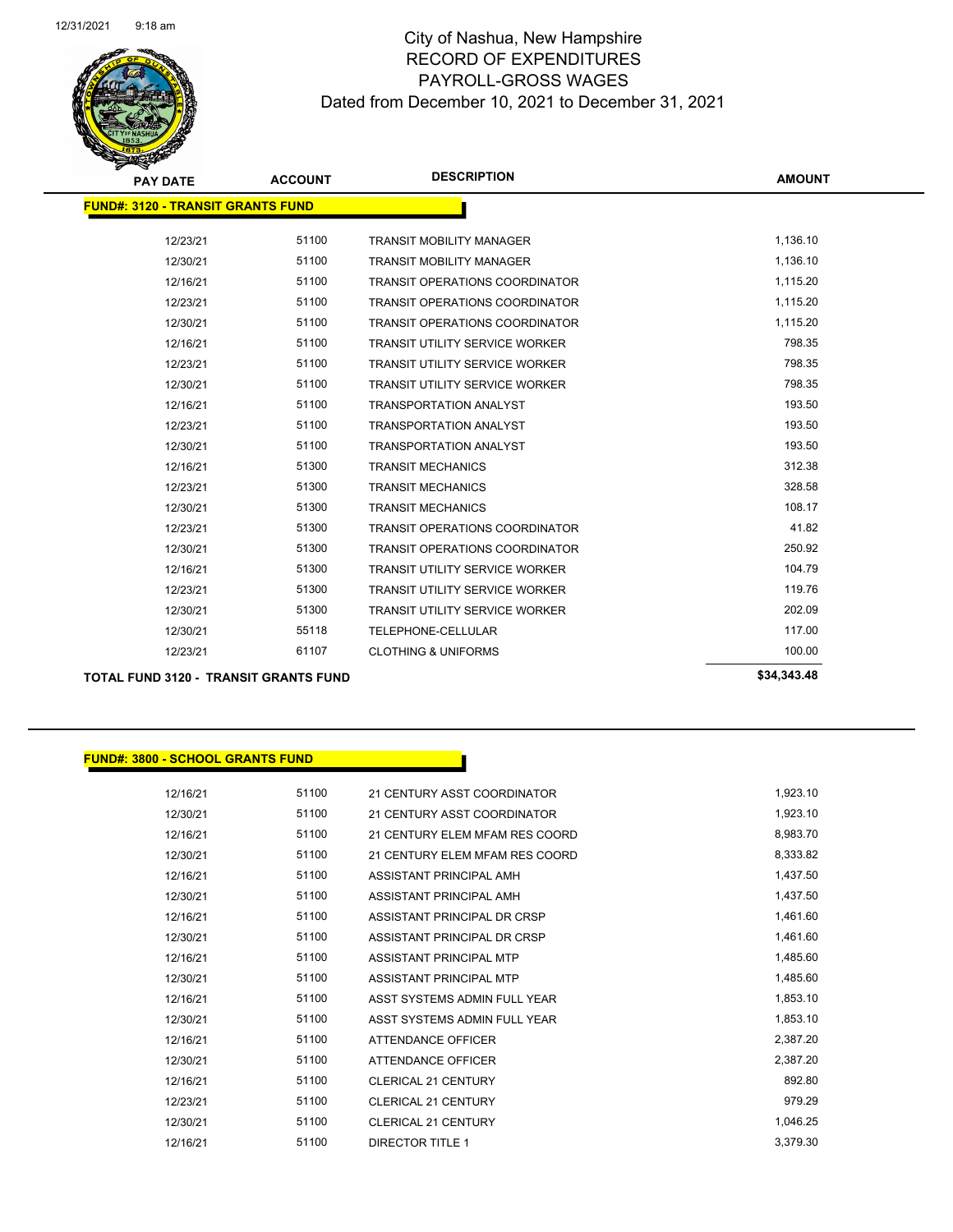

| <b>PAY DATE</b>                          | <b>ACCOUNT</b> | <b>DESCRIPTION</b>                 | <b>AMOUNT</b> |
|------------------------------------------|----------------|------------------------------------|---------------|
| <u> FUND#: 3800 - SCHOOL GRANTS FUND</u> |                |                                    |               |
| 12/30/21                                 | 51100          | <b>DIRECTOR TITLE 1</b>            | 3,379.31      |
| 12/16/21                                 | 51100          | ELL OUTREACH WORKER HOURLY         | 1,945.67      |
| 12/23/21                                 | 51100          | ELL OUTREACH WORKER HOURLY         | 1,777.83      |
| 12/30/21                                 | 51100          | ELL OUTREACH WORKER HOURLY         | 1,487.16      |
| 12/16/21                                 | 51100          | HOME SCHOOL CORD TTI               | 3,163.83      |
| 12/23/21                                 | 51100          | HOME SCHOOL CORD TTI               | 3,086.48      |
| 12/30/21                                 | 51100          | HOME SCHOOL CORD TTI               | 2,529.83      |
| 12/16/21                                 | 51100          | <b>HOMELESS LIASION</b>            | 1,492.43      |
| 12/23/21                                 | 51100          | <b>HOMELESS LIASION</b>            | 1,482.55      |
| 12/30/21                                 | 51100          | <b>HOMELESS LIASION</b>            | 1,106.97      |
| 12/16/21                                 | 51100          | INSTRUCTIONAL LEADER-DISTRICT WIDE | 4,002.50      |
| 12/30/21                                 | 51100          | INSTRUCTIONAL LEADER-DISTRICT WIDE | 4,002.50      |
| 12/16/21                                 | 51100          | LICENSED PRACTICAL NURSE NHS       | 1,496.10      |
| 12/30/21                                 | 51100          | LICENSED PRACTICAL NURSE NHS       | 1,496.10      |
| 12/16/21                                 | 51100          | <b>OFFICE MANAGER TITLE 1</b>      | 1,607.60      |
| 12/30/21                                 | 51100          | OFFICE MANAGER TITLE 1             | 1,607.60      |
| 12/16/21                                 | 51100          | PARA DW SPEC ED AMH                | 663.27        |
| 12/23/21                                 | 51100          | PARA DW SPEC ED AMH                | 684.85        |
| 12/30/21                                 | 51100          | PARA DW SPEC ED AMH                | 652.49        |
| 12/16/21                                 | 51100          | PARA DW SPEC ED NSE                | 416.38        |
| 12/23/21                                 | 51100          | PARA DW SPEC ED NSE                | 466.04        |
| 12/30/21                                 | 51100          | PARA DW SPEC ED NSE                | 473.68        |
| 12/16/21                                 | 51100          | PARA INST AMH                      | 444.03        |
| 12/23/21                                 | 51100          | PARA INST AMH                      | 433.20        |
| 12/30/21                                 | 51100          | PARA INST AMH                      | 433.20        |
| 12/16/21                                 | 51100          | PARA INST LDG                      | 615.90        |
| 12/23/21                                 | 51100          | PARA INST LDG                      | 492.73        |
| 12/30/21                                 | 51100          | PARA INST LDG                      | 585.11        |
| 12/16/21                                 | 51100          | PARA INST SHE                      | 500.85        |
| 12/23/21                                 | 51100          | PARA INST SHE                      | 500.85        |
| 12/30/21                                 | 51100          | PARA INST SHE                      | 500.85        |
| 12/16/21                                 | 51100          | PARA KIND NSE                      | 645.95        |
| 12/23/21                                 | 51100          | PARA KIND NSE                      | 899.16        |
| 12/30/21                                 | 51100          | PARA KIND NSE                      | 568.43        |
| 12/16/21                                 | 51100          | PARA TTI AMH                       | 933.25        |
| 12/23/21                                 | 51100          | PARA TTI AMH                       | 881.18        |
| 12/30/21                                 | 51100          | PARA TTI AMH                       | 906.87        |
| 12/16/21                                 | 51100          | PARA TTI DRC                       | 925.46        |
| 12/23/21                                 | 51100          | PARA TTI DRC                       | 899.62        |
| 12/30/21                                 | 51100          | PARA TTI DRC                       | 447.82        |
| 12/16/21                                 | 51100          | PARA TTI LDG                       | 2,116.31      |
| 12/23/21                                 | 51100          | PARA TTI LDG                       | 1,976.72      |
| 12/30/21                                 | 51100          | PARA TTI LDG                       | 2,074.58      |
| 12/16/21                                 | 51100          | PEER COACH                         | 15,745.69     |
| 12/30/21                                 | 51100          | PEER COACH                         | 15,745.68     |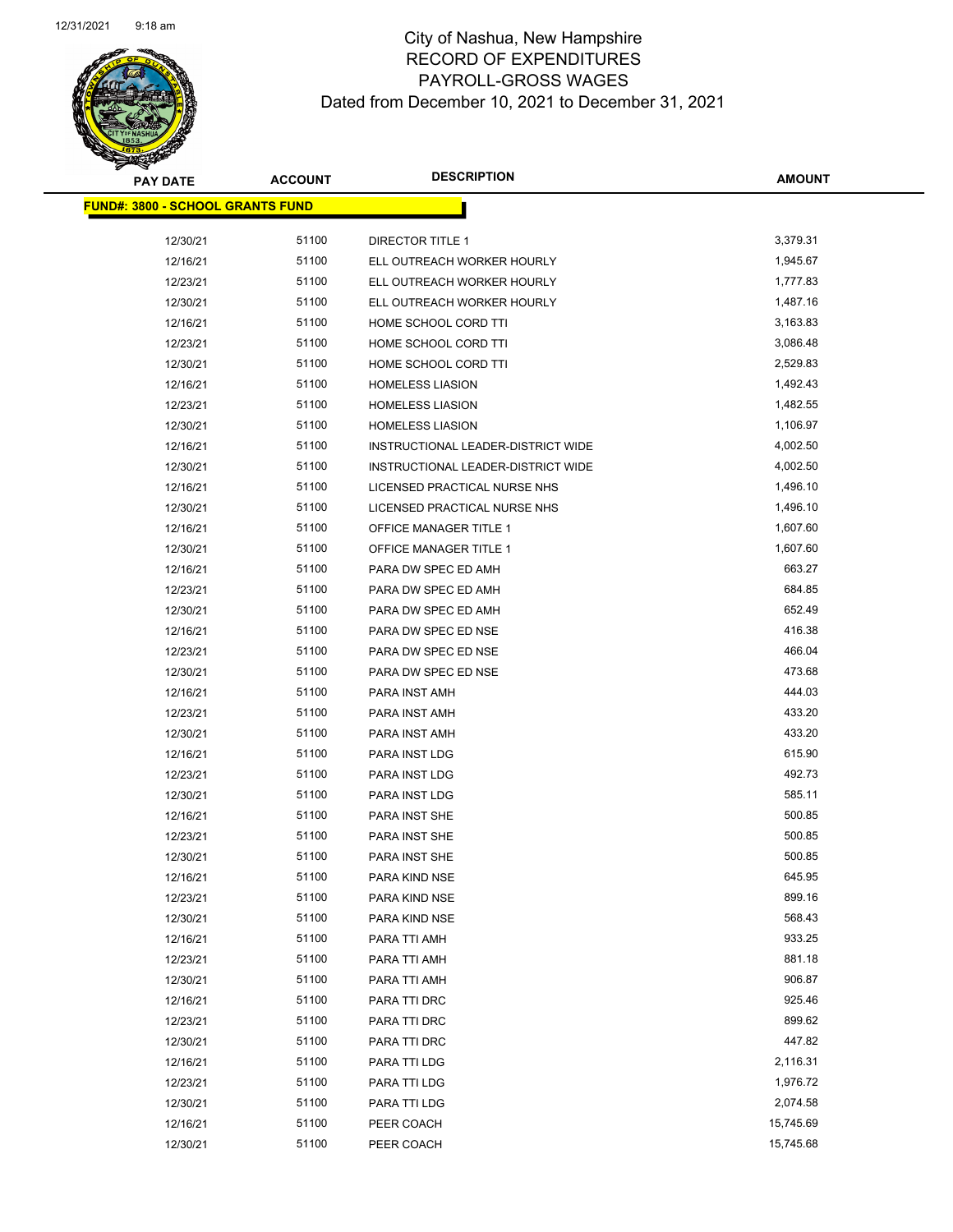

| <b>PAY DATE</b>                          | <b>ACCOUNT</b> | <b>DESCRIPTION</b>           | <b>AMOUNT</b> |
|------------------------------------------|----------------|------------------------------|---------------|
| <u> FUND#: 3800 - SCHOOL GRANTS FUND</u> |                |                              |               |
|                                          |                |                              |               |
| 12/16/21                                 | 51100          | PRINCIPAL SHE                | 1,793.30      |
| 12/30/21                                 | 51100          | PRINCIPAL SHE                | 1,793.30      |
| 12/16/21                                 | 51100          | SEL TITLE 1 - LDG            | 3,409.60      |
| 12/30/21                                 | 51100          | SEL TITLE 1 - LDG            | 3,409.60      |
| 12/16/21                                 | 51100          | SIGN LANGUAGE INTERPRETER    | 1,148.00      |
| 12/23/21                                 | 51100          | SIGN LANGUAGE INTERPRETER    | 1,148.00      |
| 12/30/21                                 | 51100          | SIGN LANGUAGE INTERPRETER    | 918.40        |
| 12/16/21                                 | 51100          | SOCIAL WORKER                | 12,429.90     |
| 12/30/21                                 | 51100          | SOCIAL WORKER                | 12,429.91     |
| 12/16/21                                 | 51100          | SYSTEMS ADMIN FULL YEAR      | 3,793.30      |
| 12/30/21                                 | 51100          | SYSTEMS ADMIN FULL YEAR      | 3,793.30      |
| 12/16/21                                 | 51100          | TEACHER BEHAVIOR SPEC WID    | 2,979.50      |
| 12/30/21                                 | 51100          | TEACHER BEHAVIOR SPEC WID    | 2,979.50      |
| 12/16/21                                 | 51100          | <b>TEACHER DWSE BRO</b>      | 1,888.80      |
| 12/30/21                                 | 51100          | <b>TEACHER DWSE BRO</b>      | 1,888.80      |
| 12/16/21                                 | 51100          | <b>TEACHER DWSE CHA</b>      | 3,932.50      |
| 12/30/21                                 | 51100          | TEACHER DWSE CHA             | 3,932.49      |
| 12/16/21                                 | 51100          | <b>TEACHER DWSE ELM</b>      | 1,971.59      |
| 12/30/21                                 | 51100          | <b>TEACHER DWSE ELM</b>      | 1,971.59      |
| 12/16/21                                 | 51100          | <b>TEACHER DWSE MDE</b>      | 1,674.20      |
| 12/30/21                                 | 51100          | <b>TEACHER DWSE MDE</b>      | 1,674.20      |
| 12/16/21                                 | 51100          | <b>TEACHER DWSE NHS</b>      | 5,179.63      |
| 12/30/21                                 | 51100          | <b>TEACHER DWSE NHS</b>      | 5,179.63      |
| 12/16/21                                 | 51100          | <b>TEACHER ELL DRC</b>       | 2,019.50      |
| 12/30/21                                 | 51100          | <b>TEACHER ELL DRC</b>       | 2,019.50      |
| 12/15/21                                 | 51100          | <b>TEACHER ELL MTP</b>       | 2,266.06      |
| 12/30/21                                 | 51100          | <b>TEACHER ELL MTP</b>       | 2,266.10      |
| 12/16/21                                 | 51100          | TEACHER ELL NHS              | 749.30        |
| 12/30/21                                 | 51100          | <b>TEACHER ELL NHS</b>       | 749.30        |
| 12/16/21                                 | 51100          | TEACHER PRESCHOOL NHS        | 2,283.60      |
| 12/30/21                                 | 51100          | <b>TEACHER PRESCHOOL NHS</b> | 2,283.60      |
| 12/16/21                                 | 51100          | <b>TEACHER READ CHA</b>      | 1,764.20      |
| 12/30/21                                 | 51100          | <b>TEACHER READ CHA</b>      | 1,764.20      |
| 12/16/21                                 | 51100          | TEACHER READ MDE             | 1,697.70      |
| 12/30/21                                 | 51100          | TEACHER READ MDE             | 1,697.70      |
| 12/16/21                                 | 51100          | <b>TEACHER SPED AMH</b>      | 1,744.90      |
| 12/30/21                                 | 51100          | <b>TEACHER SPED AMH</b>      | 1,744.90      |
| 12/16/21                                 | 51100          | TEACHER SPED BIC             | 2,168.60      |
| 12/30/21                                 | 51100          | <b>TEACHER SPED BIC</b>      | 2,168.60      |
| 12/16/21                                 | 51100          | <b>TEACHER SPED BRO</b>      | 1,792.60      |
| 12/30/21                                 | 51100          | TEACHER SPED BRO             | 1,792.60      |
| 12/16/21                                 | 51100          | <b>TEACHER SPED DRC</b>      | 3,862.40      |
| 12/30/21                                 | 51100          | TEACHER SPED DRC             | 3,862.42      |
| 12/16/21                                 | 51100          | <b>TEACHER SPED FES</b>      | 3,420.20      |
| 12/30/21                                 | 51100          | <b>TEACHER SPED FES</b>      | 3,420.20      |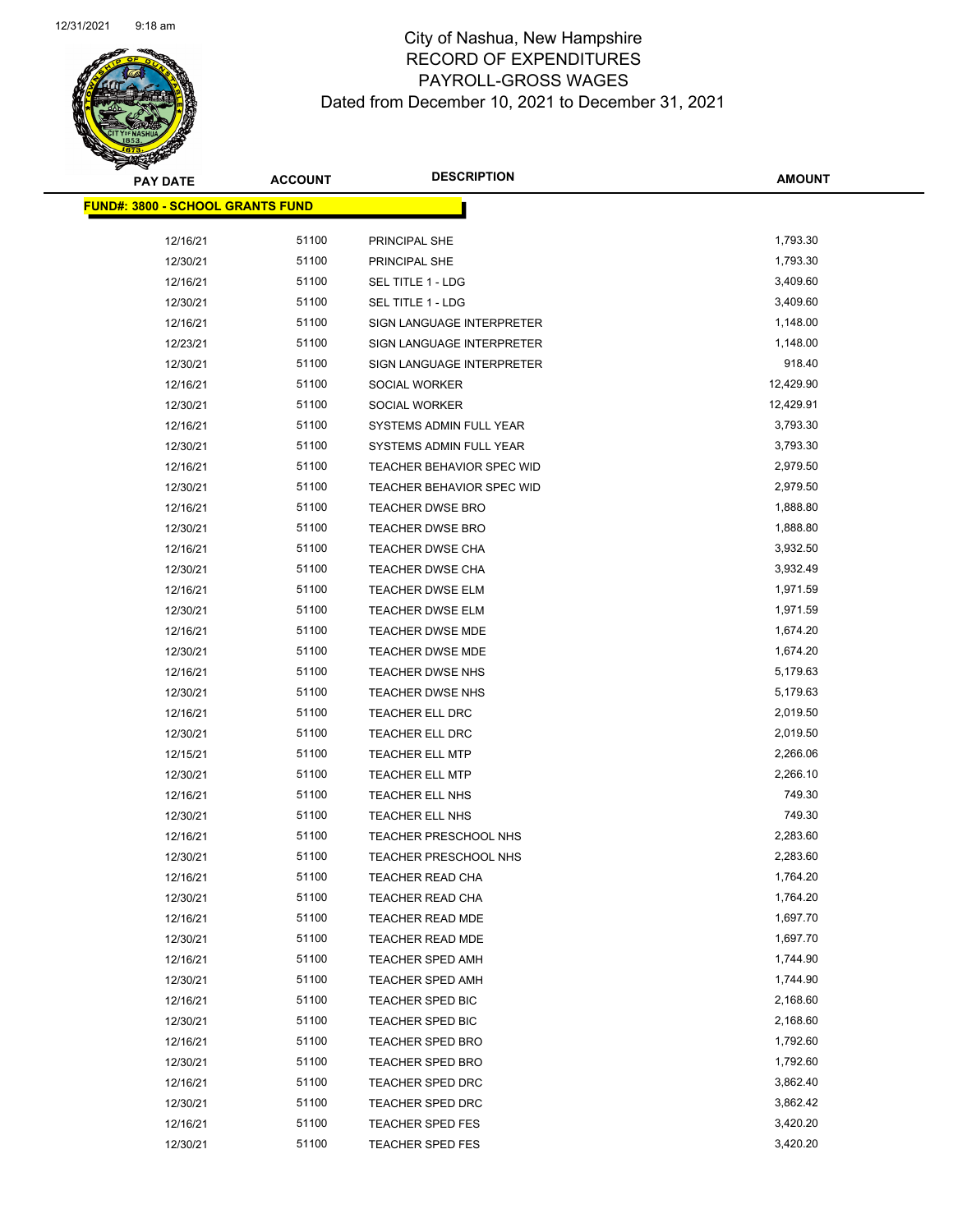

**AMOUNT**

 $\overline{\phantom{a}}$ 

| <u> FUND#: 3800 - SCHOOL GRANTS FUND</u> |       |                              |          |  |
|------------------------------------------|-------|------------------------------|----------|--|
| 12/16/21                                 | 51100 | TEACHER SPED FMS             | 2,876.80 |  |
| 12/30/21                                 | 51100 | <b>TEACHER SPED FMS</b>      | 2,876.80 |  |
| 12/16/21                                 | 51100 | <b>TEACHER SPED LDG</b>      | 1,605.20 |  |
| 12/30/21                                 | 51100 | TEACHER SPED LDG             | 1,605.20 |  |
| 12/16/21                                 | 51100 | <b>TEACHER SPED MDE</b>      | 2,168.60 |  |
| 12/30/21                                 | 51100 | <b>TEACHER SPED MDE</b>      | 2,168.60 |  |
| 12/16/21                                 | 51100 | <b>TEACHER SPED NHN</b>      | 9,904.50 |  |
| 12/30/21                                 | 51100 | <b>TEACHER SPED NHN</b>      | 9,904.49 |  |
| 12/16/21                                 | 51100 | <b>TEACHER SPED NHS</b>      | 2,091.50 |  |
| 12/30/21                                 | 51100 | <b>TEACHER SPED NHS</b>      | 2,091.50 |  |
| 12/16/21                                 | 51100 | <b>TEACHER SPED NSE</b>      | 6,624.70 |  |
| 12/30/21                                 | 51100 | <b>TEACHER SPED NSE</b>      | 6,624.71 |  |
| 12/16/21                                 | 51100 | <b>TEACHER SPED PMS</b>      | 5,539.83 |  |
| 12/30/21                                 | 51100 | <b>TEACHER SPED PMS</b>      | 5,539.84 |  |
| 12/16/21                                 | 51100 | <b>TEACHER TTI LDG</b>       | 2,022.10 |  |
| 12/30/21                                 | 51100 | TEACHER TTI LDG              | 2,022.10 |  |
| 12/16/21                                 | 51100 | <b>TEACHER TTI NURSERY</b>   | 2,979.50 |  |
| 12/30/21                                 | 51100 | <b>TEACHER TTI NURSERY</b>   | 2,979.50 |  |
| 12/16/21                                 | 51100 | TITLE ONE PARA FES           | 1,705.94 |  |
| 12/23/21                                 | 51100 | TITLE ONE PARA FES           | 1,579.66 |  |
| 12/30/21                                 | 51100 | TITLE ONE PARA FES           | 1,280.11 |  |
| 12/16/21                                 | 51200 | 21 CENTURY PROGRAM ASSISTANT | 1,824.60 |  |
| 12/23/21                                 | 51200 | 21 CENTURY PROGRAM ASSISTANT | 2,271.90 |  |
| 12/30/21                                 | 51200 | 21 CENTURY PROGRAM ASSISTANT | 1,668.10 |  |
| 12/16/21                                 | 51200 | ELL AFTER SCHOOL TUTOR       | 70.84    |  |
| 12/30/21                                 | 51200 | ELL AFTER SCHOOL TUTOR       | 53.13    |  |
| 12/16/21                                 | 51200 | ELL OUTREACH WORKER HOURLY   | 846.08   |  |
| 12/23/21                                 | 51200 | ELL OUTREACH WORKER HOURLY   | 735.92   |  |
| 12/30/21                                 | 51200 | ELL OUTREACH WORKER HOURLY   | 583.59   |  |
| 12/16/21                                 | 51200 | HOME SCHOOL CORD TTI         | 2,865.44 |  |
| 12/23/21                                 | 51200 | HOME SCHOOL CORD TTI         | 2,829.23 |  |
| 12/30/21                                 | 51200 | HOME SCHOOL CORD TTI         | 2,246.23 |  |
| 12/16/21                                 | 51200 | <b>LIBRARIAN FES</b>         | 213.75   |  |
| 12/30/21                                 | 51200 | <b>LIBRARIAN FES</b>         | 55.00    |  |
| 12/16/21                                 | 51200 | <b>LIBRARIAN SHE</b>         | 187.50   |  |
| 12/30/21                                 | 51200 | <b>LIBRARIAN SHE</b>         | 154.25   |  |
| 12/23/21                                 | 51200 | PARA DW SPEC ED BIR          | 52.20    |  |
| 12/23/21                                 | 51200 | PARA ELL DRC                 | 25.84    |  |
| 12/16/21                                 | 51200 | PARA ELL SHE                 | 31.01    |  |
| 12/23/21                                 | 51200 | PARA ELL SHE                 | 31.01    |  |
| 12/23/21                                 | 51200 | PARA INST BIR                | 144.41   |  |
| 12/23/21                                 | 51200 | PARA INST FES                | 103.35   |  |
| 12/16/21                                 | 51200 | PARA INST SHE                | 31.47    |  |
| 12/23/21                                 | 51200 | PARA INST SHE                | 62.94    |  |
| 12/30/21                                 | 51200 | PARA INST SHE                | 54.59    |  |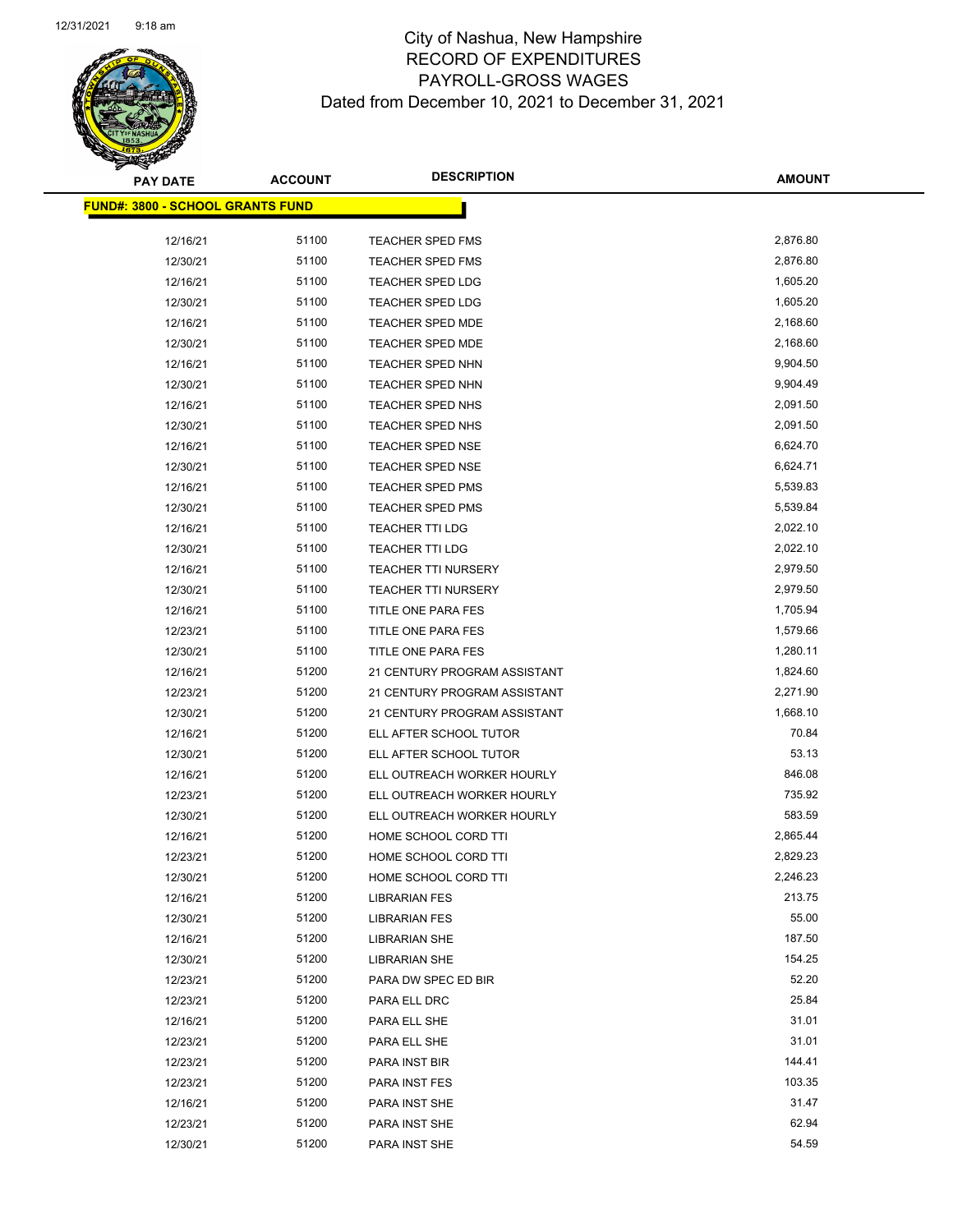

| <b>PAY DATE</b>                          | <b>ACCOUNT</b> | <b>DESCRIPTION</b>        | <b>AMOUNT</b> |
|------------------------------------------|----------------|---------------------------|---------------|
| <u> FUND#: 3800 - SCHOOL GRANTS FUND</u> |                |                           |               |
|                                          |                |                           |               |
| 12/16/21                                 | 51200          | PARA KIND SHE             | 31.01         |
| 12/23/21                                 | 51200          | PARA KIND SHE             | 62.01         |
| 12/30/21                                 | 51200          | PARA KIND SHE             | 31.01         |
| 12/16/21                                 | 51200          | PARA TTI NURSERY          | 768.93        |
| 12/23/21                                 | 51200          | PARA TTI NURSERY          | 725.61        |
| 12/30/21                                 | 51200          | PARA TTI NURSERY          | 610.09        |
| 12/16/21                                 | 51200          | <b>SUB TEACHER</b>        | 4,542.50      |
| 12/23/21                                 | 51200          | <b>SUB TEACHER</b>        | 7,177.25      |
| 12/30/21                                 | 51200          | <b>SUB TEACHER</b>        | 5,002.50      |
| 12/23/21                                 | 51200          | SUB TEACHER LONG TERM     | 2,070.00      |
| 12/30/21                                 | 51200          | SUB TEACHER LONG TERM     | 1,840.00      |
| 12/16/21                                 | 51200          | TEACHER BEHAVIOR SPEC WID | 341.75        |
| 12/30/21                                 | 51200          | TEACHER BEHAVIOR SPEC WID | 401.00        |
| 12/16/21                                 | 51200          | TEACHER ELL BIC           | 250.00        |
| 12/30/21                                 | 51200          | TEACHER ELL BIC           | 150.00        |
| 12/16/21                                 | 51200          | TEACHER ELL BIR           | 25.00         |
| 12/30/21                                 | 51200          | TEACHER ELL BIR           | 75.00         |
| 12/16/21                                 | 51200          | TEACHER ELL DRC           | 343.75        |
| 12/30/21                                 | 51200          | TEACHER ELL DRC           | 468.75        |
| 12/16/21                                 | 51200          | TEACHER ELL FMS           | 125.00        |
| 12/16/21                                 | 51200          | TEACHER ELL SHE           | 225.00        |
| 12/30/21                                 | 51200          | TEACHER ELL SHE           | 112.50        |
| 12/16/21                                 | 51200          | TEACHER FOREIGN LANG PMS  | 2,193.80      |
| 12/30/21                                 | 51200          | TEACHER FOREIGN LANG PMS  | 2,193.80      |
| 12/16/21                                 | 51200          | <b>TEACHER GR1 FES</b>    | 150.00        |
| 12/30/21                                 | 51200          | <b>TEACHER GR1 FES</b>    | 175.00        |
| 12/16/21                                 | 51200          | <b>TEACHER GR3 BIC</b>    | 125.00        |
| 12/30/21                                 | 51200          | <b>TEACHER GR3 BIC</b>    | 50.00         |
| 12/16/21                                 | 51200          | <b>TEACHER GR3 BIR</b>    | 150.00        |
| 12/30/21                                 | 51200          | <b>TEACHER GR3 BIR</b>    | 164.50        |
| 12/16/21                                 | 51200          | <b>TEACHER GR3 DRC</b>    | 262.50        |
| 12/30/21                                 | 51200          | <b>TEACHER GR3 DRC</b>    | 287.50        |
| 12/16/21                                 | 51200          | <b>TEACHER GR3 SHE</b>    | 133.25        |
| 12/30/21                                 | 51200          | <b>TEACHER GR3 SHE</b>    | 50.00         |
| 12/16/21                                 | 51200          | TEACHER GR4 DRC           | 112.50        |
| 12/30/21                                 | 51200          | <b>TEACHER GR4 DRC</b>    | 137.50        |
| 12/16/21                                 | 51200          | <b>TEACHER GR4 FES</b>    | 153.75        |
| 12/30/21                                 | 51200          | <b>TEACHER GR4 FES</b>    | 312.50        |
| 12/16/21                                 | 51200          | <b>TEACHER GR5 AMH</b>    | 50.00         |
| 12/30/21                                 | 51200          | <b>TEACHER GR5 AMH</b>    | 50.00         |
| 12/16/21                                 | 51200          | <b>TEACHER GR5 LDG</b>    | 129.25        |
| 12/30/21                                 | 51200          | <b>TEACHER GR5 LDG</b>    | 154.25        |
| 12/16/21                                 | 51200          | <b>TEACHER MATH FMS</b>   | 50.00         |
| 12/16/21                                 | 51200          | <b>TEACHER MUSIC FES</b>  | 600.00        |
| 12/30/21                                 | 51200          | <b>TEACHER MUSIC FES</b>  | 575.00        |
|                                          |                |                           |               |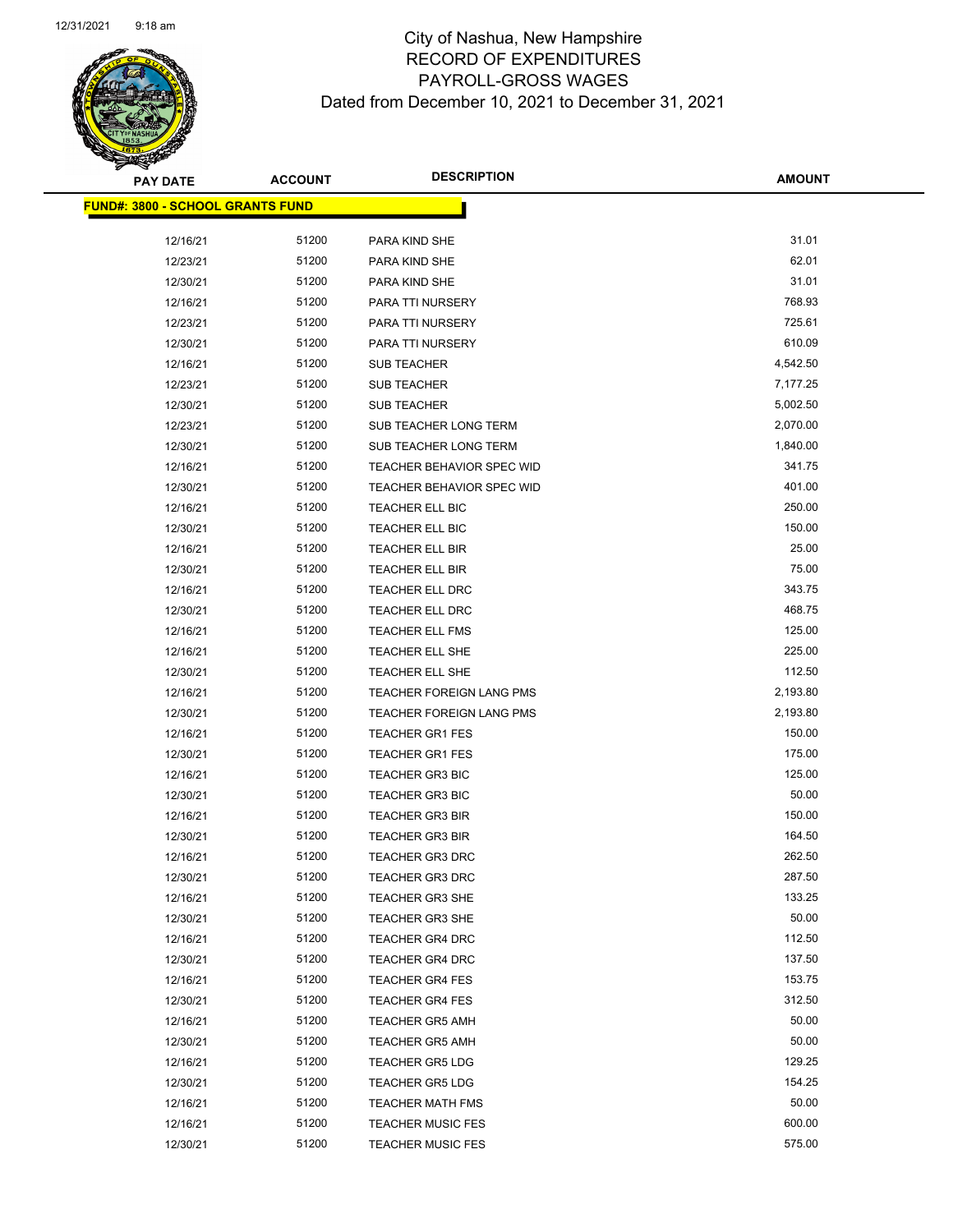

 $\overline{\phantom{a}}$ 

| <b>PAY DATE</b>                          | <b>ACCOUNT</b> | <b>DESCRIPTION</b>         | <b>AMOUNT</b> |
|------------------------------------------|----------------|----------------------------|---------------|
| <u> FUND#: 3800 - SCHOOL GRANTS FUND</u> |                |                            |               |
|                                          |                |                            |               |
| 12/16/21                                 | 51200          | <b>TEACHER MUSIC SHE</b>   | 142.00        |
| 12/30/21                                 | 51200          | <b>TEACHER MUSIC SHE</b>   | 106.50        |
| 12/16/21                                 | 51200          | <b>TEACHER READ FMS</b>    | 50.00         |
| 12/16/21                                 | 51200          | <b>TEACHER READ WID</b>    | 1,842.90      |
| 12/30/21                                 | 51200          | <b>TEACHER READ WID</b>    | 1,842.91      |
| 12/16/21                                 | 51200          | <b>TEACHER SPED BIR</b>    | 50.00         |
| 12/30/21                                 | 51200          | <b>TEACHER SPED BIR</b>    | 75.00         |
| 12/16/21                                 | 51200          | <b>TEACHER SPED FES</b>    | 350.00        |
| 12/30/21                                 | 51200          | <b>TEACHER SPED FES</b>    | 275.00        |
| 12/16/21                                 | 51200          | <b>TEACHER TTI AMH</b>     | 7,248.30      |
| 12/30/21                                 | 51200          | <b>TEACHER TTI AMH</b>     | 7,248.30      |
| 12/16/21                                 | 51200          | <b>TEACHER TTI FES</b>     | 1,567.85      |
| 12/30/21                                 | 51200          | <b>TEACHER TTI FES</b>     | 1,551.60      |
| 12/16/21                                 | 51200          | <b>TEACHER TTI LDG</b>     | 7,367.60      |
| 12/30/21                                 | 51200          | <b>TEACHER TTI LDG</b>     | 7,367.60      |
| 12/16/21                                 | 51200          | <b>TEACHER TTI MTP</b>     | 5,625.30      |
| 12/30/21                                 | 51200          | <b>TEACHER TTI MTP</b>     | 5,625.29      |
| 12/16/21                                 | 51200          | <b>TEACHER TTI NURSERY</b> | 5,850.70      |
| 12/30/21                                 | 51200          | <b>TEACHER TTI NURSERY</b> | 5,877.80      |
| 12/16/21                                 | 51200          | TEACHER TTI SHE            | 2,383.59      |
| 12/30/21                                 | 51200          | TEACHER TTI SHE            | 2,383.59      |
| 12/16/21                                 | 51200          | <b>TEACHER TTIDRC</b>      | 7,132.20      |
| 12/30/21                                 | 51200          | <b>TEACHER TTIDRC</b>      | 7,132.22      |
| 12/16/21                                 | 51200          | TECH INTERGRATION ASST SHE | 60.50         |
| 12/23/21                                 | 51200          | TECH INTERGRATION ASST SHE | 50.00         |
| 12/30/21                                 | 51200          | TECH INTERGRATION ASST SHE | 50.00         |
| 12/16/21                                 | 51200          | TITLE ONE TUTOR            | 625.00        |
| 12/23/21                                 | 51200          | TITLE ONE TUTOR            | 487.50        |
| 12/16/21                                 | 51650          | ADULT ED DIPOLMA TEACHER   | 800.00        |
| 12/23/21                                 | 51650          | ADULT ED DIPOLMA TEACHER   | 200.00        |
| 12/30/21                                 | 51650          | ADULT ED DIPOLMA TEACHER   | 100.00        |
| 12/16/21                                 | 51650          | ADULT ED INSTRUCTOR        | 700.00        |
| 12/23/21                                 | 51650          | ADULT ED INSTRUCTOR        | 450.00        |
| 12/30/21                                 | 51650          | ADULT ED INSTRUCTOR        | 100.00        |
| 12/16/21                                 | 51650          | ASSISTANT PRINCIPAL NHS    | 850.00        |
| 12/30/21                                 | 51650          | ASSISTANT PRINCIPAL NHS    | 500.00        |
| 12/16/21                                 | 51650          | CLERICAL GUIDANCE NHN      | 100.00        |
| 12/23/21                                 | 51650          | CLERICAL GUIDANCE NHN      | 100.00        |
| 12/30/21                                 | 51650          | ELL OUTREACH WORKER        | 35.00         |
| 12/30/21                                 | 51650          | GUIDANCE COUNSELOR NHN     | 140.00        |
| 12/16/21                                 | 51650          | GUIDANCE COUNSELOR NHS     | 990.00        |
| 12/30/21                                 | 51650          | GUIDANCE COUNSELOR NHS     | 390.00        |
| 12/23/21                                 | 51650          | <b>INTERPRETER</b>         | 1,000.00      |
| 12/16/21                                 | 51650          | <b>LIBRARIAN NHN</b>       | 100.00        |
| 12/16/21                                 | 51650          | <b>LIBRARIAN NHS</b>       | 100.00        |
|                                          |                |                            |               |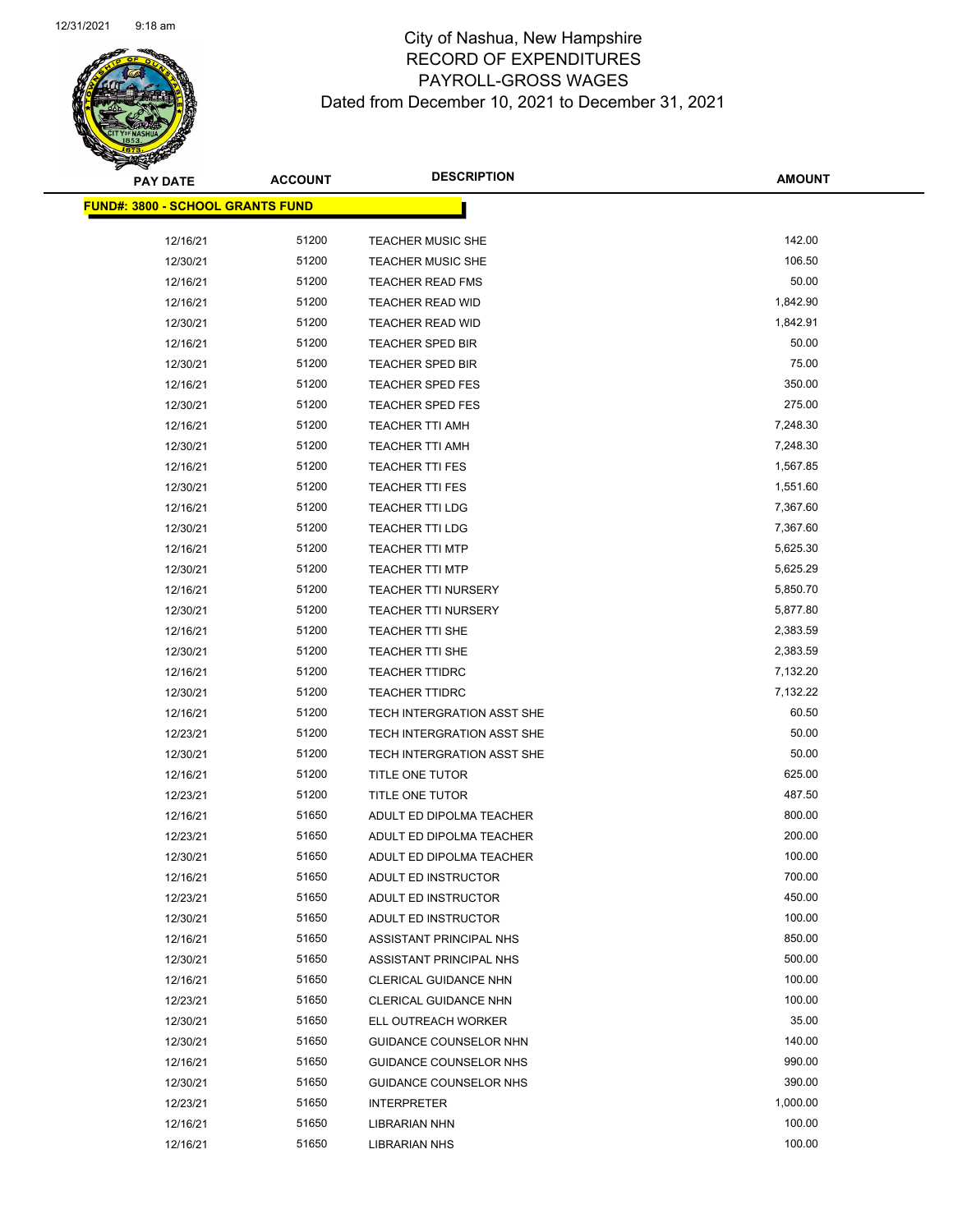

**AMOUNT**

| <u> FUND#: 3800 - SCHOOL GRANTS FUND</u> |       |                                           |          |
|------------------------------------------|-------|-------------------------------------------|----------|
|                                          | 51650 |                                           | 890.00   |
| 12/30/21<br>12/16/21                     | 51650 | PEER COACH<br>SPEECH LANG PATHOLOGIST WID | 581.14   |
| 12/21/21                                 | 51650 | SUB ADMIN LONG TERM                       | 3,779.38 |
| 12/30/21                                 | 51650 | SUB ADMIN LONG TERM                       | 1,844.34 |
| 12/16/21                                 | 51650 | TEACHER ART NHN                           | 900.00   |
| 12/30/21                                 | 51650 | TEACHER ART NHN                           | 100.00   |
| 12/16/21                                 | 51650 | <b>TEACHER BUSINESS NHS</b>               | 700.00   |
| 12/30/21                                 | 51650 | TEACHER BUSINESS NHS                      | 140.00   |
| 12/16/21                                 | 51650 | <b>TEACHER COMPUTER NHN</b>               | 700.00   |
| 12/30/21                                 | 51650 | <b>TEACHER COMPUTER NHN</b>               | 100.00   |
| 12/30/21                                 | 51650 | TEACHER CULINARY NHN                      | 625.00   |
| 12/16/21                                 | 51650 | <b>TEACHER DWSE MDE</b>                   | 600.00   |
| 12/16/21                                 | 51650 | TEACHER ELL DRC                           | 200.00   |
| 12/16/21                                 | 51650 | TEACHER ELL NHN                           | 905.00   |
| 12/30/21                                 | 51650 | TEACHER ELL NHN                           | 225.00   |
| 12/16/21                                 | 51650 | TEACHER ELL NHS                           | 1,851.25 |
| 12/16/21                                 | 51650 | <b>TEACHER ENGLISH NHN</b>                | 970.00   |
| 12/30/21                                 | 51650 | <b>TEACHER ENGLISH NHN</b>                | 590.00   |
| 12/16/21                                 | 51650 | <b>TEACHER ENGLISH NHS</b>                | 4,375.00 |
| 12/30/21                                 | 51650 | <b>TEACHER ENGLISH NHS</b>                | 880.00   |
| 12/30/21                                 | 51650 | TEACHER GR1 FES                           | 100.00   |
| 12/16/21                                 | 51650 | <b>TEACHER GR1 NSE</b>                    | 70.00    |
| 12/30/21                                 | 51650 | <b>TEACHER GR1 SHE</b>                    | 100.00   |
| 12/30/21                                 | 51650 | TEACHER GR2 FES                           | 100.00   |
| 12/16/21                                 | 51650 | <b>TEACHER GR2 NSE</b>                    | 35.00    |
| 12/16/21                                 | 51650 | <b>TEACHER GR3 DRC</b>                    | 375.00   |
| 12/30/21                                 | 51650 | <b>TEACHER GR3 DRC</b>                    | 100.00   |
| 12/16/21                                 | 51650 | <b>TEACHER GR3 NSE</b>                    | 35.00    |
| 12/16/21                                 | 51650 | <b>TEACHER GR4 DRC</b>                    | 275.00   |
| 12/30/21                                 | 51650 | TEACHER GR4 DRC                           | 200.00   |
| 12/30/21                                 | 51650 | <b>TEACHER GR4 FES</b>                    | 100.00   |
| 12/16/21                                 | 51650 | <b>TEACHER GR4 NSE</b>                    | 26.25    |
| 12/30/21                                 | 51650 | <b>TEACHER GR5 AMH</b>                    | 100.00   |
| 12/16/21                                 | 51650 | <b>TEACHER GR5 BIC</b>                    | 700.00   |
| 12/30/21                                 | 51650 | <b>TEACHER GR5 BIC</b>                    | 75.00    |
| 12/16/21                                 | 51650 | <b>TEACHER GR5 DRC</b>                    | 375.00   |
| 12/30/21                                 | 51650 | <b>TEACHER GR5 DRC</b>                    | 100.00   |
| 12/16/21                                 | 51650 | <b>TEACHER GR5 NSE</b>                    | 35.00    |
| 12/30/21                                 | 51650 | <b>TEACHER GR5 SHE</b>                    | 100.00   |
| 12/16/21                                 | 51650 | <b>TEACHER GR6 ELM</b>                    | 175.00   |
| 12/30/21                                 | 51650 | <b>TEACHER GR6 ELM</b>                    | 150.00   |
| 12/16/21                                 | 51650 | <b>TEACHER KIND NSE</b>                   | 35.00    |
| 12/16/21                                 | 51650 | <b>TEACHER MATH NHN</b>                   | 1,140.00 |
| 12/30/21                                 | 51650 | <b>TEACHER MATH NHN</b>                   | 690.00   |
| 12/16/21                                 | 51650 | <b>TEACHER MATH NHS</b>                   | 3,705.00 |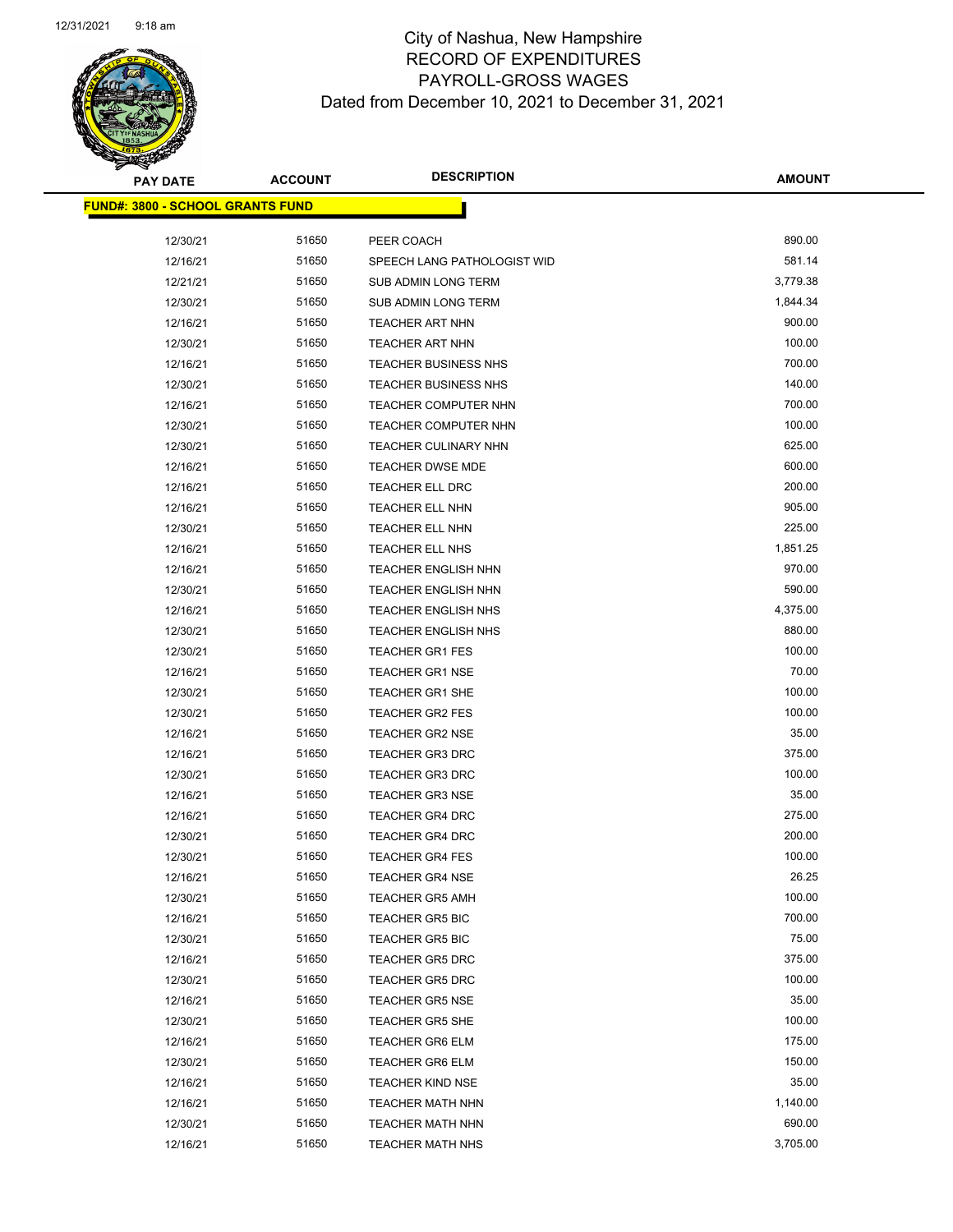

| <b>PAY DATE</b>                         | <b>ACCOUNT</b> | <b>DESCRIPTION</b>                | <b>AMOUNT</b> |
|-----------------------------------------|----------------|-----------------------------------|---------------|
| <b>FUND#: 3800 - SCHOOL GRANTS FUND</b> |                |                                   |               |
| 12/30/21                                | 51650          | <b>TEACHER MATH NHS</b>           | 1,332.50      |
| 12/16/21                                | 51650          | <b>TEACHER READ BIC</b>           | 212.50        |
| 12/30/21                                | 51650          | TEACHER READ BIC                  | 362.50        |
| 12/30/21                                | 51650          | <b>TEACHER READ NHN</b>           | 140.00        |
| 12/16/21                                | 51650          | <b>TEACHER READ NHS</b>           | 105.00        |
| 12/16/21                                | 51650          | <b>TEACHER SCIENCE NHN</b>        | 900.00        |
| 12/30/21                                | 51650          | <b>TEACHER SCIENCE NHN</b>        | 300.00        |
| 12/16/21                                | 51650          | <b>TEACHER SCIENCE NHS</b>        | 140.00        |
| 12/30/21                                | 51650          | TEACHER SCIENCE NHS               | 140.00        |
| 12/16/21                                | 51650          | <b>TEACHER SOCIAL STUDIES ELM</b> | 420.00        |
| 12/16/21                                | 51650          | TEACHER SOCIAL STUDIES FMS        | 385.00        |
| 12/16/21                                | 51650          | TEACHER SOCIAL STUDIES NHN        | 770.00        |
| 12/30/21                                | 51650          | TEACHER SOCIAL STUDIES NHN        | 340.00        |
| 12/16/21                                | 51650          | TEACHER SOCIAL STUDIES NHS        | 3,115.00      |
| 12/30/21                                | 51650          | TEACHER SOCIAL STUDIES NHS        | 1,115.00      |
| 12/16/21                                | 51650          | TEACHER SOCIAL STUDIES PMS        | 227.50        |
| 12/30/21                                | 51650          | <b>TEACHER SPED AMH</b>           | 100.00        |
| 12/30/21                                | 51650          | <b>TEACHER SPED LDG</b>           | 200.00        |
| 12/16/21                                | 51650          | TEACHER SPED NHN                  | 970.00        |
| 12/30/21                                | 51650          | TEACHER SPED NHN                  | 655.00        |
| 12/16/21                                | 51650          | TEACHER SPED NHS                  | 2,600.00      |
| 12/30/21                                | 51650          | TEACHER SPED NHS                  | 200.00        |
| 12/16/21                                | 51650          | <b>TEACHER SPED NSE</b>           | 105.00        |
| 12/30/21                                | 51650          | <b>TEACHER SPED NSE</b>           | 100.00        |
| 12/16/21                                | 51650          | <b>TEACHER SPED PMS</b>           | 150.00        |
| 12/16/21                                | 51650          | <b>TEACHER TTI LDG</b>            | 140.00        |
| 12/16/21                                | 51650          | <b>TEACHER TTI NURSERY</b>        | 980.00        |
| TOTAL FUND 3800 - SCHOOL GRANTS FUND    |                |                                   | \$521,917.12  |

#### **FUND#: 3810 - FOOD SERVICE GRANTS FUND**

| 136.30 | FOOD SERVICE ASST PT AMH | 51650 | 12/16/21 |
|--------|--------------------------|-------|----------|
| 136.30 | FOOD SERVICE ASST PT AMH | 51650 | 12/23/21 |
| 109.04 | FOOD SERVICE ASST PT AMH | 51650 | 12/30/21 |
| 63.00  | FOOD SERVICE ASST PT BIR | 51650 | 12/16/21 |
| 63.00  | FOOD SERVICE ASST PT BIR | 51650 | 12/23/21 |
| 50.40  | FOOD SERVICE ASST PT BIR | 51650 | 12/30/21 |
| 66.30  | FOOD SERVICE ASST PT BRO | 51650 | 12/16/21 |
| 66.30  | FOOD SERVICE ASST PT BRO | 51650 | 12/23/21 |
| 53.04  | FOOD SERVICE ASST PT BRO | 51650 | 12/30/21 |
| 63.00  | FOOD SERVICE ASST PT DRC | 51650 | 12/16/21 |
| 63.00  | FOOD SERVICE ASST PT DRC | 51650 | 12/23/21 |
| 50.40  | FOOD SERVICE ASST PT DRC | 51650 | 12/30/21 |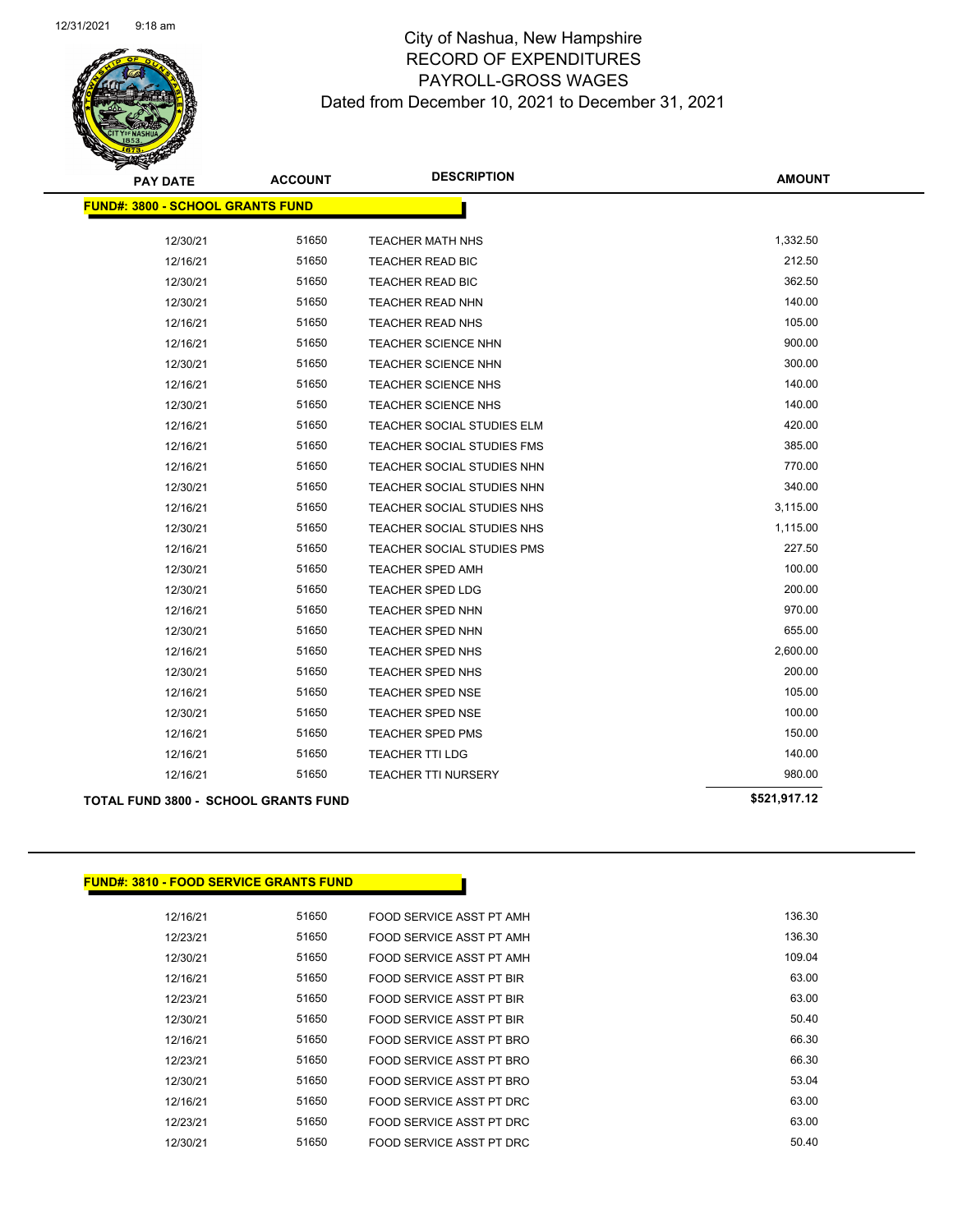| 12/16/21 | 51300 | PATROLMAN ALL RANKS | 3.727.84 |
|----------|-------|---------------------|----------|
| 12/23/21 | 51300 | PATROLMAN ALL RANKS | 2.884.45 |
| 12/30/21 | 51300 | PATROLMAN ALL RANKS | 1.508.62 |

#### **FUND#: 4035 - POLICE OVERTIME BILLING FUND**

**FUND#: 4030 - POLICE SPECIAL DETAILS FUND**

| 12/16/21                                             | 51710 | <b>1ST YEAR OFFICERS</b>            | 1,231.68    |
|------------------------------------------------------|-------|-------------------------------------|-------------|
| 12/23/21                                             | 51710 | <b>1ST YEAR OFFICERS</b>            | 503.18      |
| 12/30/21                                             | 51710 | <b>1ST YEAR OFFICERS</b>            | 1,375.35    |
| 12/16/21                                             | 51710 | 1st YR SPECIAL OFFICER CERTIFIED II | 536.72      |
| 12/16/21                                             | 51710 | PATROLMAN ALL RANKS                 | 11,554.07   |
| 12/23/21                                             | 51710 | PATROLMAN ALL RANKS                 | 10,765.79   |
| 12/30/21                                             | 51710 | PATROLMAN ALL RANKS                 | 6,340.01    |
| 12/16/21                                             | 51712 | PATROLMAN ALL RANKS                 | 601.32      |
| 12/23/21                                             | 51712 | PATROLMAN ALL RANKS                 | 1,302.86    |
| 12/30/21                                             | 51712 | PATROLMAN ALL RANKS                 | 743.54      |
| 12/30/21                                             | 51712 | <b>SERGEANT</b>                     | 375.83      |
| <b>TOTAL FUND 4030 - POLICE SPECIAL DETAILS FUND</b> |       |                                     | \$35,330.35 |

|                                                   | <b>FUND#: 4010 - MOTOR VEHICLE ADMIN FUND</b> |       |                     |
|---------------------------------------------------|-----------------------------------------------|-------|---------------------|
|                                                   | 12/16/21                                      | 51100 | <b>MVR CLERK II</b> |
|                                                   | 12/23/21                                      | 51100 | MVR CLERK II        |
|                                                   | 12/30/21                                      | 51100 | <b>MVR CLERK II</b> |
|                                                   | 12/23/21                                      | 51300 | <b>MVR CLERK II</b> |
| <b>TOTAL FUND 4010 - MOTOR VEHICLE ADMIN FUND</b> |                                               |       |                     |

| <b>TOTAL FUND 3810 - FOOD SERVICE GRANTS FUND</b> | \$1,479.00 |                           |        |
|---------------------------------------------------|------------|---------------------------|--------|
| 12/23/21                                          | 51650      | <b>LUNCH MONITOR MTP</b>  | 118.40 |
| 12/16/21                                          | 51650      | <b>LUNCH MONITOR MTP</b>  | 106.56 |
| 12/30/21                                          | 51650      | FOOD SERVICE ASST PT LDG  | 52.52  |
| 12/23/21                                          | 51650      | FOOD SERVICE ASST PT LDG  | 52.52  |
| 12/16/21                                          | 51650      | FOOD SERVICE ASST PT LDG  | 52.52  |
| 12/30/21                                          | 51650      | FOOD SERVICE ASST PT ELM  | 50.40  |
| 12/23/21                                          | 51650      | FOOD SERVICE ASST PT ELM  | 63.00  |
| 2/10/Z                                            | טכסו כ     | FUULL SERVILE ASST FT ELM | OJ.UU  |

# **PAY DATE ACCOUNT DESCRIPTION FUND#: 3810 - FOOD SERVICE GRANTS FUND** 12/16/21 51650 FOOD SERVICE ASST PT ELM 63.00

#### City of Nashua, New Hampshire RECORD OF EXPENDITURES PAYROLL-GROSS WAGES Dated from December 10, 2021 to December 31, 2021

Page 139 of 146

**AMOUNT**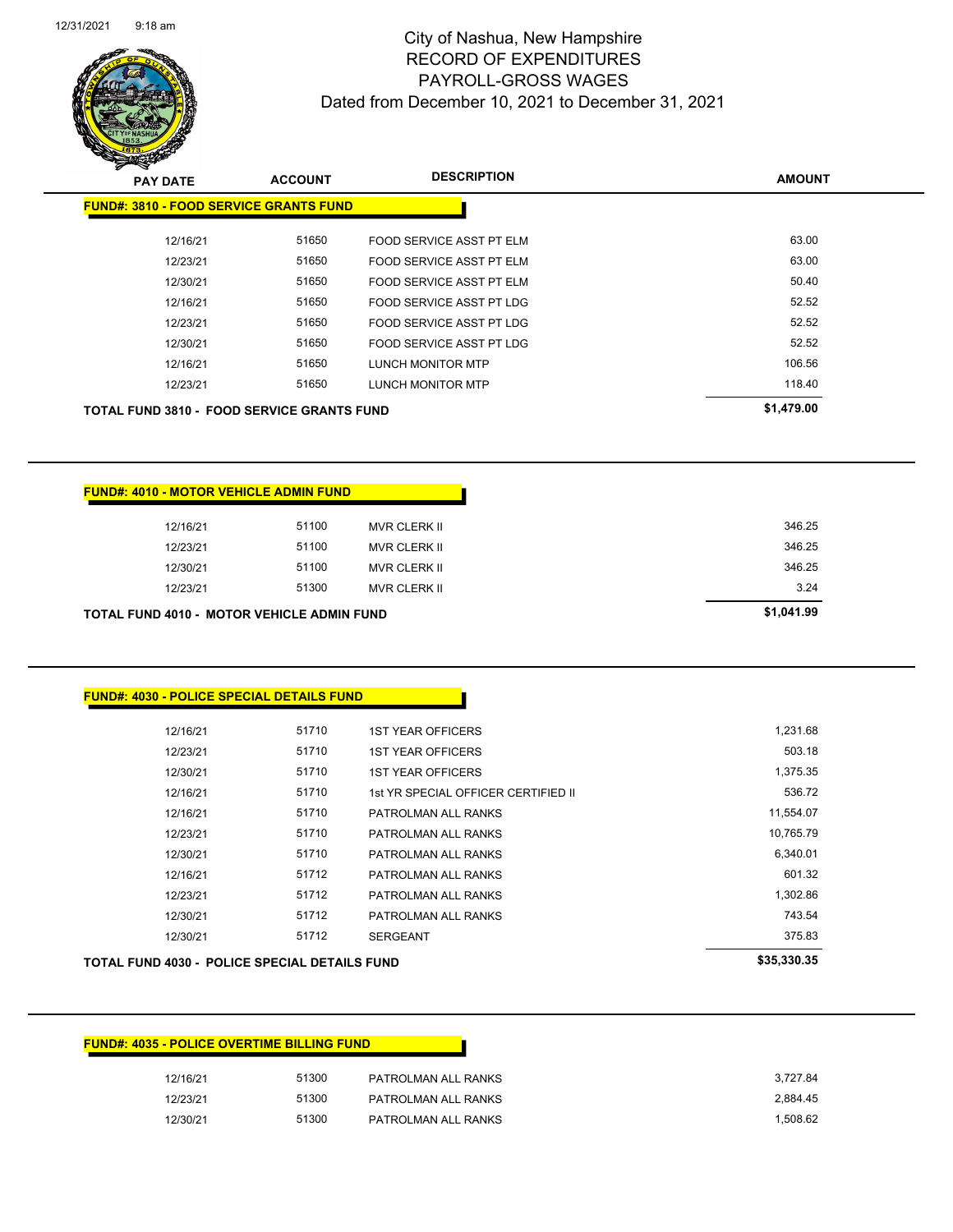

| <u> FUND#: 6000 - SOLID WASTE FUND</u> |       |                                      |          |
|----------------------------------------|-------|--------------------------------------|----------|
| 12/16/21                               | 51100 | ADMINISTRATIVE ASSISTANT II          | 798.85   |
| 12/23/21                               | 51100 | ADMINISTRATIVE ASSISTANT II          | 798.85   |
| 12/30/21                               | 51100 | ADMINISTRATIVE ASSISTANT II          | 798.85   |
| 12/16/21                               | 51100 | ASSISTANT DIRECTOR OF PUBLIC WORKS   | 229.05   |
| 12/23/21                               | 51100 | ASSISTANT DIRECTOR OF PUBLIC WORKS   | 229.05   |
| 12/30/21                               | 51100 | ASSISTANT DIRECTOR OF PUBLIC WORKS   | 229.06   |
| 12/16/21                               | 51100 | AUTOMATED TRASH COLLECTION OPR       | 5,302.00 |
| 12/23/21                               | 51100 | AUTOMATED TRASH COLLECTION OPR       | 5,301.85 |
| 12/30/21                               | 51100 | AUTOMATED TRASH COLLECTION OPR       | 5,302.00 |
| 12/16/21                               | 51100 | <b>CITY ENGINEER</b>                 | 392.65   |
| 12/23/21                               | 51100 | <b>CITY ENGINEER</b>                 | 392.65   |
| 12/30/21                               | 51100 | <b>CITY ENGINEER</b>                 | 392.65   |
| 12/16/21                               | 51100 | <b>COLLECTION EQUIP OPR</b>          | 8,025.60 |
| 12/23/21                               | 51100 | <b>COLLECTION EQUIP OPR</b>          | 7,569.76 |
| 12/30/21                               | 51100 | <b>COLLECTION EQUIP OPR</b>          | 8,025.60 |
| 12/16/21                               | 51100 | <b>COLLECTION EQUIP OPR LANDFILL</b> | 2,101.60 |
| 12/23/21                               | 51100 | COLLECTION EQUIP OPR LANDFILL        | 2,101.60 |
| 12/30/21                               | 51100 | <b>COLLECTION EQUIP OPR LANDFILL</b> | 2,101.60 |
| 12/16/21                               | 51100 | <b>COMPTROLLER</b>                   | 204.50   |
| 12/23/21                               | 51100 | <b>COMPTROLLER</b>                   | 204.50   |
| 12/30/21                               | 51100 | <b>COMPTROLLER</b>                   | 204.50   |
| 12/16/21                               | 51100 | DEPUTY CITY ENGINEER                 | 92.05    |
| 12/23/21                               | 51100 | DEPUTY CITY ENGINEER                 | 92.05    |
| 12/30/21                               | 51100 | DEPUTY CITY ENGINEER                 | 92.05    |
| 12/16/21                               | 51100 | DIRECTOR PUBLIC WORKS                | 286.30   |
| 12/23/21                               | 51100 | DIRECTOR PUBLIC WORKS                | 286.30   |
| 12/30/21                               | 51100 | DIRECTOR PUBLIC WORKS                | 286.30   |
| 12/16/21                               | 51100 | DPW BILLING ACCOUNTANT               | 535.70   |
| 12/23/21                               | 51100 | DPW BILLING ACCOUNTANT               | 535.70   |
| 12/30/21                               | 51100 | DPW BILLING ACCOUNTANT               | 535.70   |
| 12/16/21                               | 51100 | DPW COLLECTIONS SPEC III             | 435.90   |
| 12/23/21                               | 51100 | DPW COLLECTIONS SPEC III             | 435.89   |
| 12/30/21                               | 51100 | DPW COLLECTIONS SPEC III             | 435.90   |
| 12/16/21                               | 51100 | DPW CONTRACT ADMINISTRATOR           | 130.60   |
| 12/23/21                               | 51100 | DPW CONTRACT ADMINISTRATOR           | 130.57   |
| 12/30/21                               | 51100 | DPW CONTRACT ADMINISTRATOR           | 130.60   |
| 12/16/21                               | 51100 | <b>ENVIRONMENTAL ENGINEER</b>        | 3,453.85 |
| 12/23/21                               | 51100 | <b>ENVIRONMENTAL ENGINEER</b>        | 3,453.85 |
| 12/30/21                               | 51100 | <b>ENVIRONMENTAL ENGINEER</b>        | 3,453.85 |
| 12/16/21                               | 51100 | EQUIPMENT OPR LANDFILL               | 4,347.22 |
| 12/23/21                               | 51100 | <b>EQUIPMENT OPR LANDFILL</b>        | 4,134.19 |
|                                        |       |                                      |          |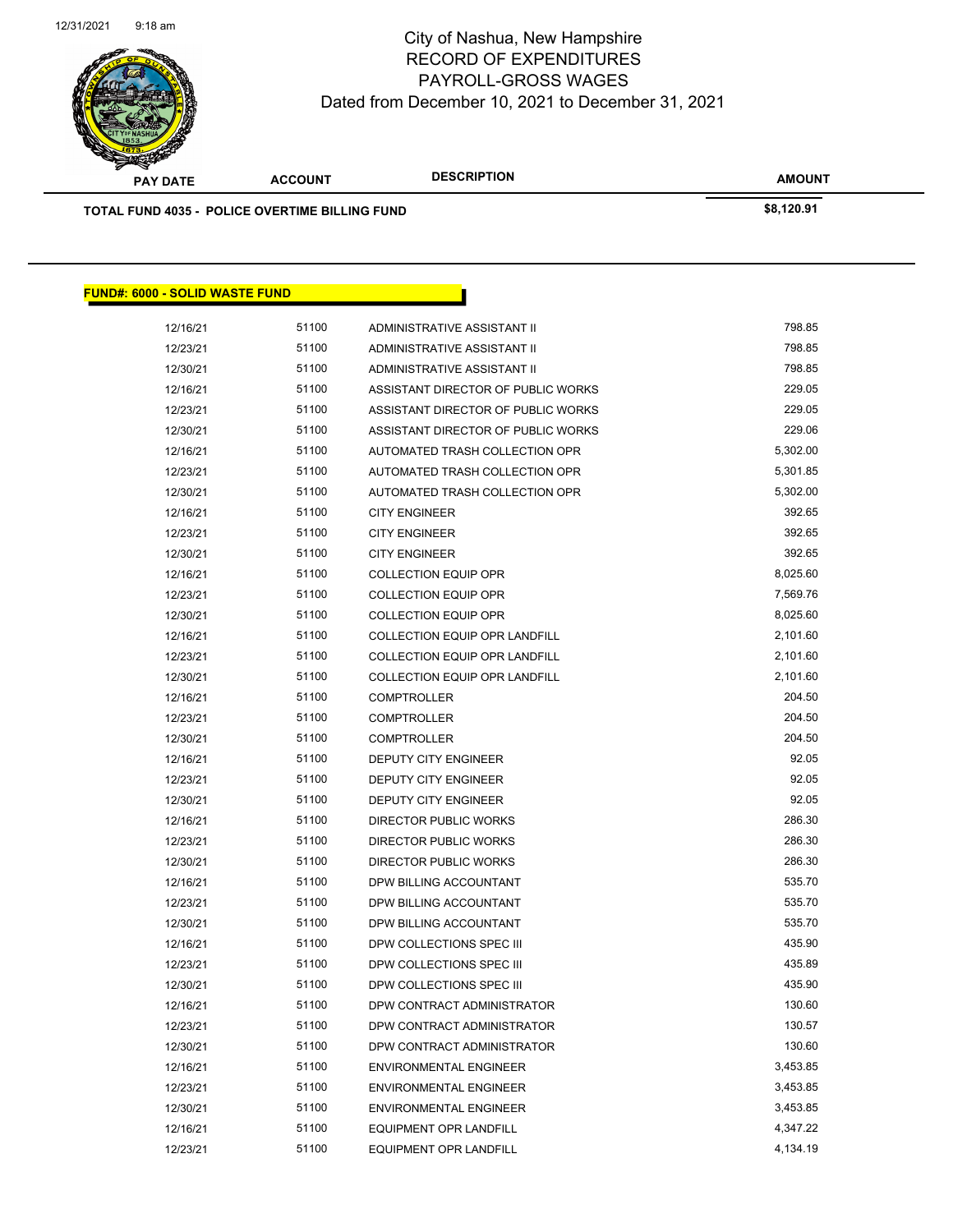

| <b>PAY DATE</b>                        | <b>ACCOUNT</b> | <b>DESCRIPTION</b>                          | <b>AMOUNT</b> |
|----------------------------------------|----------------|---------------------------------------------|---------------|
| <u> FUND#: 6000 - SOLID WASTE FUND</u> |                |                                             |               |
|                                        |                |                                             |               |
| 12/30/21                               | 51100          | <b>EQUIPMENT OPR LANDFILL</b>               | 4,347.22      |
| 12/16/21                               | 51100          | <b>EXECUTIVE ASSISTANT</b>                  | 184.05        |
| 12/23/21                               | 51100          | <b>EXECUTIVE ASSISTANT</b>                  | 184.05        |
| 12/30/21                               | 51100          | <b>EXECUTIVE ASSISTANT</b>                  | 184.04        |
| 12/16/21                               | 51100          | FLEET MANAGER STREET DEPT                   | 365.00        |
| 12/23/21                               | 51100          | FLEET MANAGER STREET DEPT                   | 365.00        |
| 12/30/21                               | 51100          | FLEET MANAGER STREET DEPT                   | 365.00        |
| 12/16/21                               | 51100          | LICENSED SCALE OPERATOR                     | 1,864.50      |
| 12/23/21                               | 51100          | LICENSED SCALE OPERATOR                     | 1,864.50      |
| 12/30/21                               | 51100          | LICENSED SCALE OPERATOR                     | 1,864.53      |
| 12/16/21                               | 51100          | PUBLIC RELATIONS ADMINISTRATOR              | 184.06        |
| 12/23/21                               | 51100          | PUBLIC RELATIONS ADMINISTRATOR              | 184.05        |
| 12/30/21                               | 51100          | PUBLIC RELATIONS ADMINISTRATOR              | 184.05        |
| 12/16/21                               | 51100          | RECYCLING ADMINISTRATOR                     | 1,159.70      |
| 12/23/21                               | 51100          | RECYCLING ADMINISTRATOR                     | 1,159.70      |
| 12/30/21                               | 51100          | RECYCLING ADMINISTRATOR                     | 1,159.70      |
| 12/16/21                               | 51100          | SENIOR MANAGER DPW FINANCE & ADMINISTRATION | 460.15        |
| 12/23/21                               | 51100          | SENIOR MANAGER DPW FINANCE & ADMINISTRATION | 460.15        |
| 12/30/21                               | 51100          | SENIOR MANAGER DPW FINANCE & ADMINISTRATION | 460.15        |
| 12/16/21                               | 51100          | SENIOR STAFF ENGINEER                       | 163.61        |
| 12/23/21                               | 51100          | SENIOR STAFF ENGINEER                       | 163.60        |
| 12/30/21                               | 51100          | <b>SENIOR STAFF ENGINEER</b>                | 163.60        |
| 12/16/21                               | 51100          | SOLID WASTE FOREMAN                         | 2,783.80      |
| 12/23/21                               | 51100          | SOLID WASTE FOREMAN                         | 2,783.80      |
| 12/30/21                               | 51100          | SOLID WASTE FOREMAN                         | 2,783.80      |
| 12/16/21                               | 51100          | SOLID WASTE TECHNICIAN                      | 1,227.05      |
| 12/23/21                               | 51100          | SOLID WASTE TECHNICIAN                      | 1,227.05      |
| 12/30/21                               | 51100          | SOLID WASTE TECHNICIAN                      | 1,227.05      |
| 12/16/21                               | 51100          | SUPERINTENDENT OF SOLID WASTE               | 2,045.05      |
| 12/23/21                               | 51100          | SUPERINTENDENT OF SOLID WASTE               | 2,045.05      |
| 12/30/21                               | 51100          | SUPERINTENDENT OF SOLID WASTE               | 2,045.05      |
| 12/30/21                               | 51300          | AUTO MECH 1ST CLASS NIGHTS                  | 349.56        |
| 12/30/21                               | 51300          | AUTO MECH 2ND CLASS                         | 320.40        |
| 12/16/21                               | 51300          | AUTOMATED TRASH COLLECTION OPR              | 232.92        |
| 12/23/21                               | 51300          | AUTOMATED TRASH COLLECTION OPR              | 617.51        |
| 12/30/21                               | 51300          | AUTOMATED TRASH COLLECTION OPR              | 1,873.80      |
| 12/16/21                               | 51300          | <b>COLLECTION EQUIP OPR</b>                 | 491.94        |
| 12/23/21                               | 51300          | <b>COLLECTION EQUIP OPR</b>                 | 304.44        |
| 12/30/21                               | 51300          | <b>COLLECTION EQUIP OPR</b>                 | 2,431.80      |
| 12/16/21                               | 51300          | <b>COLLECTION EQUIP OPR LANDFILL</b>        | 201.38        |
| 12/23/21                               | 51300          | COLLECTION EQUIP OPR LANDFILL               | 201.38        |
| 12/30/21                               | 51300          | COLLECTION EQUIP OPR LANDFILL               | 637.48        |
| 12/16/21                               | 51300          | DPW COLLECTIONS SPEC III                    | 36.78         |
| 12/23/21                               | 51300          | DPW COLLECTIONS SPEC III                    | 40.87         |
| 12/30/21                               | 51300          | DPW COLLECTIONS SPEC III                    | 40.87         |
|                                        |                |                                             |               |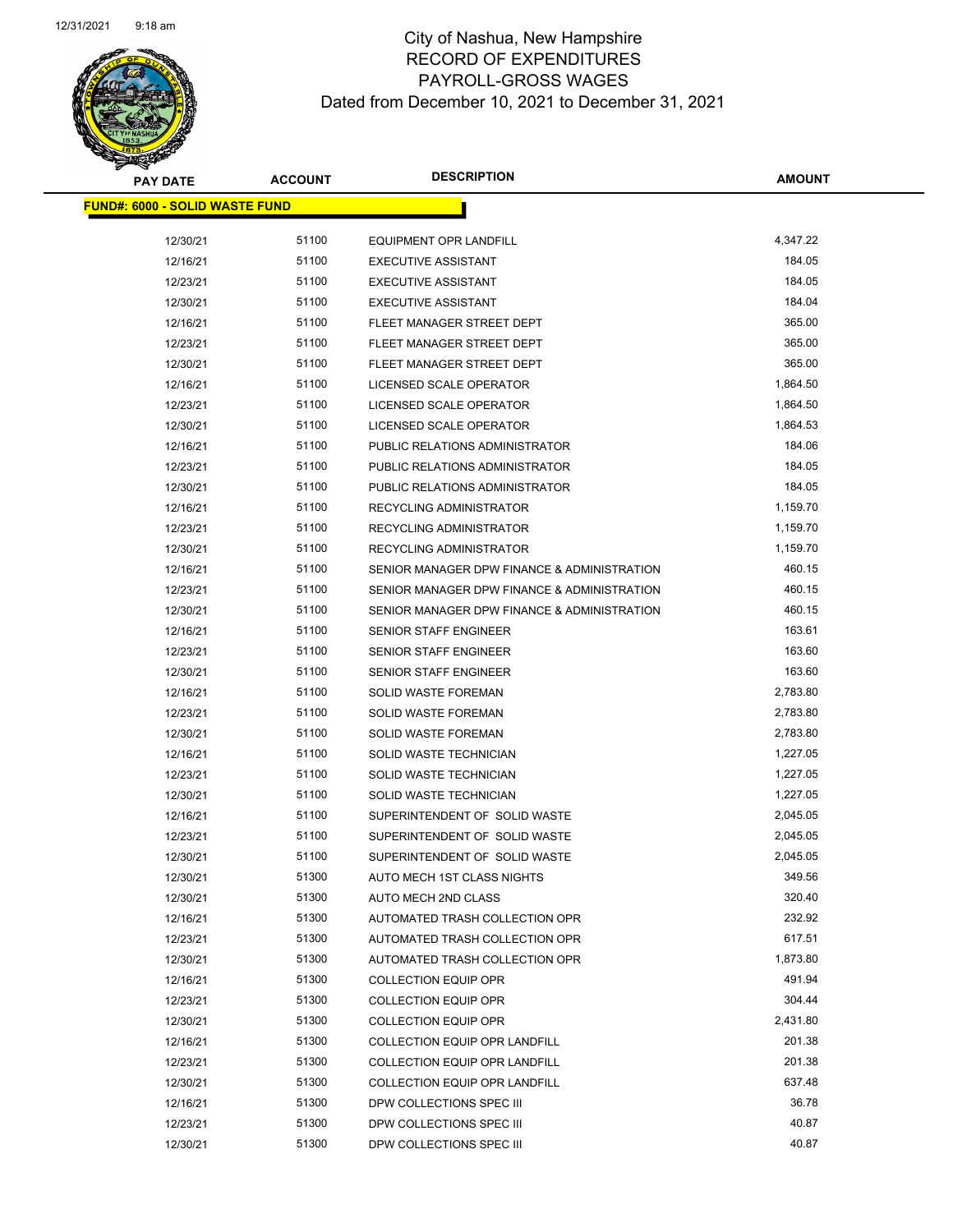

| <b>PAY DATE</b>                       | <b>ACCOUNT</b> | <b>DESCRIPTION</b>            | <b>AMOUNT</b> |
|---------------------------------------|----------------|-------------------------------|---------------|
| <b>FUND#: 6000 - SOLID WASTE FUND</b> |                |                               |               |
| 12/30/21                              | 51300          | EQUIP OPR STREET REPAIR       | 321.60        |
| 12/16/21                              | 51300          | <b>EQUIPMENT OPR LANDFILL</b> | 746.29        |
| 12/23/21                              | 51300          | <b>EQUIPMENT OPR LANDFILL</b> | 624.65        |
| 12/30/21                              | 51300          | <b>EQUIPMENT OPR LANDFILL</b> | 1,804.65      |
| 12/16/21                              | 51300          | LICENSED SCALE OPERATOR       | 178.26        |
| 12/23/21                              | 51300          | LICENSED SCALE OPERATOR       | 384.55        |
| 12/30/21                              | 51300          | LICENSED SCALE OPERATOR       | 557.62        |
| 12/16/21                              | 51300          | <b>SOLID WASTE FOREMAN</b>    | 587.22        |
| 12/23/21                              | 51300          | <b>SOLID WASTE FOREMAN</b>    | 796.02        |
| 12/30/21                              | 51300          | <b>SOLID WASTE FOREMAN</b>    | 1,331.02      |
| 12/16/21                              | 51300          | TRUCK DRIVER STREET REPAIR    | 298.08        |
| 12/16/21                              | 51600          | <b>COLLECTION EQUIP OPR</b>   | 1,000.00      |
| 12/30/21                              | 55118          | <b>TELEPHONE-CELLULAR</b>     | 168.50        |
| TOTAL FUND 6000 - SOLID WASTE FUND    |                |                               | \$126,229.04  |

#### **FUND#: 6200 - WASTEWATER FUND**

| 12/16/21 | 51100 | ADMINISTRATIVE ASSISTANT II          | 798.84   |
|----------|-------|--------------------------------------|----------|
| 12/23/21 | 51100 | ADMINISTRATIVE ASSISTANT II          | 798.85   |
| 12/30/21 | 51100 | ADMINISTRATIVE ASSISTANT II          | 798.85   |
| 12/16/21 | 51100 | <b>ANALYTICAL CHEMIST</b>            | 889.30   |
| 12/23/21 | 51100 | <b>ANALYTICAL CHEMIST</b>            | 889.30   |
| 12/30/21 | 51100 | ANALYTICAL CHEMIST                   | 889.30   |
| 12/16/21 | 51100 | ASSISTANT DIRECTOR OF PUBLIC WORKS   | 229.05   |
| 12/23/21 | 51100 | ASSISTANT DIRECTOR OF PUBLIC WORKS   | 229.05   |
| 12/30/21 | 51100 | ASSISTANT DIRECTOR OF PUBLIC WORKS   | 229.04   |
| 12/16/21 | 51100 | <b>CITY ENGINEER</b>                 | 916.15   |
| 12/23/21 | 51100 | <b>CITY ENGINEER</b>                 | 916.15   |
| 12/30/21 | 51100 | <b>CITY ENGINEER</b>                 | 916.15   |
| 12/16/21 | 51100 | <b>COLLECTION SYSTEMS OPERATOR</b>   | 4,241.61 |
| 12/23/21 | 51100 | <b>COLLECTION SYSTEMS OPERATOR</b>   | 4,241.61 |
| 12/30/21 | 51100 | <b>COLLECTION SYSTEMS OPERATOR</b>   | 4,241.61 |
| 12/16/21 | 51100 | <b>COLLECTION SYSTEMS TECHNICIAN</b> | 2,276.81 |
| 12/23/21 | 51100 | COLLECTION SYSTEMS TECHNICIAN        | 2,276.81 |
| 12/30/21 | 51100 | <b>COLLECTION SYSTEMS TECHNICIAN</b> | 2,276.80 |
| 12/16/21 | 51100 | <b>COLLECTIONS SPEC II</b>           | 864.70   |
| 12/23/21 | 51100 | <b>COLLECTIONS SPEC II</b>           | 864.70   |
| 12/30/21 | 51100 | <b>COLLECTIONS SPEC II</b>           | 864.70   |
| 12/16/21 | 51100 | <b>COMPTROLLER</b>                   | 409.00   |
| 12/23/21 | 51100 | <b>COMPTROLLER</b>                   | 409.00   |
| 12/30/21 | 51100 | <b>COMPTROLLER</b>                   | 409.00   |
| 12/16/21 | 51100 | <b>DEPUTY CITY ENGINEER</b>          | 920.25   |
| 12/23/21 | 51100 | <b>DEPUTY CITY ENGINEER</b>          | 920.25   |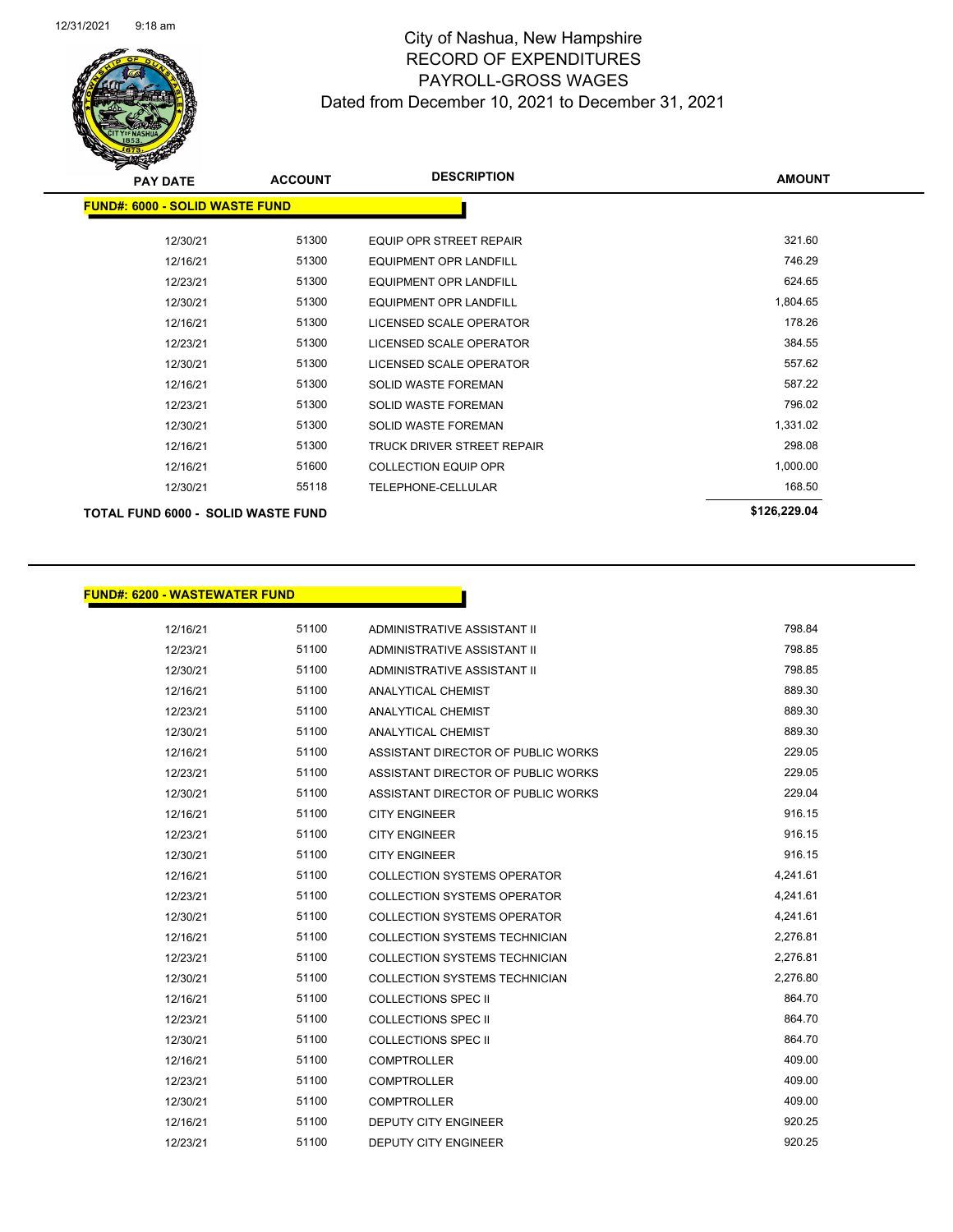

**AMOUNT**

| <u> FUND#: 6200 - WASTEWATER FUND</u> |       |                                             |          |
|---------------------------------------|-------|---------------------------------------------|----------|
|                                       |       |                                             |          |
| 12/30/21                              | 51100 | <b>DEPUTY CITY ENGINEER</b>                 | 920.25   |
| 12/16/21                              | 51100 | DIRECTOR PUBLIC WORKS                       | 572.60   |
| 12/23/21                              | 51100 | <b>DIRECTOR PUBLIC WORKS</b>                | 572.60   |
| 12/30/21                              | 51100 | DIRECTOR PUBLIC WORKS                       | 572.60   |
| 12/16/21                              | 51100 | DPW BILLING ACCOUNTANT                      | 535.70   |
| 12/23/21                              | 51100 | DPW BILLING ACCOUNTANT                      | 535.70   |
| 12/30/21                              | 51100 | DPW BILLING ACCOUNTANT                      | 535.70   |
| 12/16/21                              | 51100 | DPW COLLECTIONS SPEC III                    | 435.91   |
| 12/23/21                              | 51100 | DPW COLLECTIONS SPEC III                    | 435.92   |
| 12/30/21                              | 51100 | DPW COLLECTIONS SPEC III                    | 435.90   |
| 12/16/21                              | 51100 | DPW CONTRACT ADMINISTRATOR                  | 783.60   |
| 12/23/21                              | 51100 | DPW CONTRACT ADMINISTRATOR                  | 783.62   |
| 12/30/21                              | 51100 | DPW CONTRACT ADMINISTRATOR                  | 783.60   |
| 12/16/21                              | 51100 | ELECTRICAL DIAGNOSTIC TECH I                | 2,856.00 |
| 12/23/21                              | 51100 | ELECTRICAL DIAGNOSTIC TECH I                | 2,856.01 |
| 12/30/21                              | 51100 | ELECTRICAL DIAGNOSTIC TECH I                | 2,856.00 |
| 12/16/21                              | 51100 | ENVIRONMENTAL PERMIT & PROGRAMS COORDINATOR | 1,429.90 |
| 12/23/21                              | 51100 | ENVIRONMENTAL PERMIT & PROGRAMS COORDINATOR | 1,429.91 |
| 12/30/21                              | 51100 | ENVIRONMENTAL PERMIT & PROGRAMS COORDINATOR | 1,429.91 |
| 12/16/21                              | 51100 | <b>EXECUTIVE ASSISTANT</b>                  | 184.05   |
| 12/23/21                              | 51100 | <b>EXECUTIVE ASSISTANT</b>                  | 184.05   |
| 12/30/21                              | 51100 | <b>EXECUTIVE ASSISTANT</b>                  | 184.05   |
| 12/16/21                              | 51100 | FLEET MANAGER STREET DEPT                   | 121.70   |
| 12/23/21                              | 51100 | FLEET MANAGER STREET DEPT                   | 121.70   |
| 12/30/21                              | 51100 | FLEET MANAGER STREET DEPT                   | 121.70   |
| 12/16/21                              | 51100 | <b>GIS SPECIALIST</b>                       | 806.65   |
| 12/23/21                              | 51100 | <b>GIS SPECIALIST</b>                       | 806.65   |
| 12/30/21                              | 51100 | <b>GIS SPECIALIST</b>                       | 806.66   |
| 12/16/21                              | 51100 | <b>MECHANIC WWTP 1ST CLASS</b>              | 4,670.41 |
| 12/23/21                              | 51100 | MECHANIC WWTP 1ST CLASS                     | 4,670.43 |
| 12/30/21                              | 51100 | MECHANIC WWTP 1ST CLASS                     | 4,612.02 |
| 12/16/21                              | 51100 | OPERATOR II WWTP 1st                        | 5,816.00 |
| 12/23/21                              | 51100 | OPERATOR II WWTP 1st                        | 5,816.00 |
| 12/30/21                              | 51100 | OPERATOR II WWTP 1st                        | 5,816.00 |
| 12/16/21                              | 51100 | OPERATOR II WWTP 2nd                        | 1,175.20 |
| 12/23/21                              | 51100 | OPERATOR II WWTP 2nd                        | 1,175.20 |
| 12/30/21                              | 51100 | OPERATOR II WWTP 2nd                        | 1,175.20 |
| 12/16/21                              | 51100 | OPERATOR II WWTP 3rd                        | 2,358.40 |
| 12/23/21                              | 51100 | OPERATOR II WWTP 3rd                        | 2,358.40 |
| 12/30/21                              | 51100 | OPERATOR II WWTP 3rd                        | 2,358.40 |
| 12/16/21                              | 51100 | OPERATOR III WWTP 1st                       | 2,456.00 |
| 12/23/21                              | 51100 | OPERATOR III WWTP 1st                       | 2,456.00 |
| 12/30/21                              | 51100 | OPERATOR III WWTP 1st                       | 2,452.80 |
| 12/16/21                              | 51100 | PLANT OPERATIONS SUPERVISOR                 | 1,601.64 |
| 12/23/21                              | 51100 | PLANT OPERATIONS SUPERVISOR                 | 1,601.65 |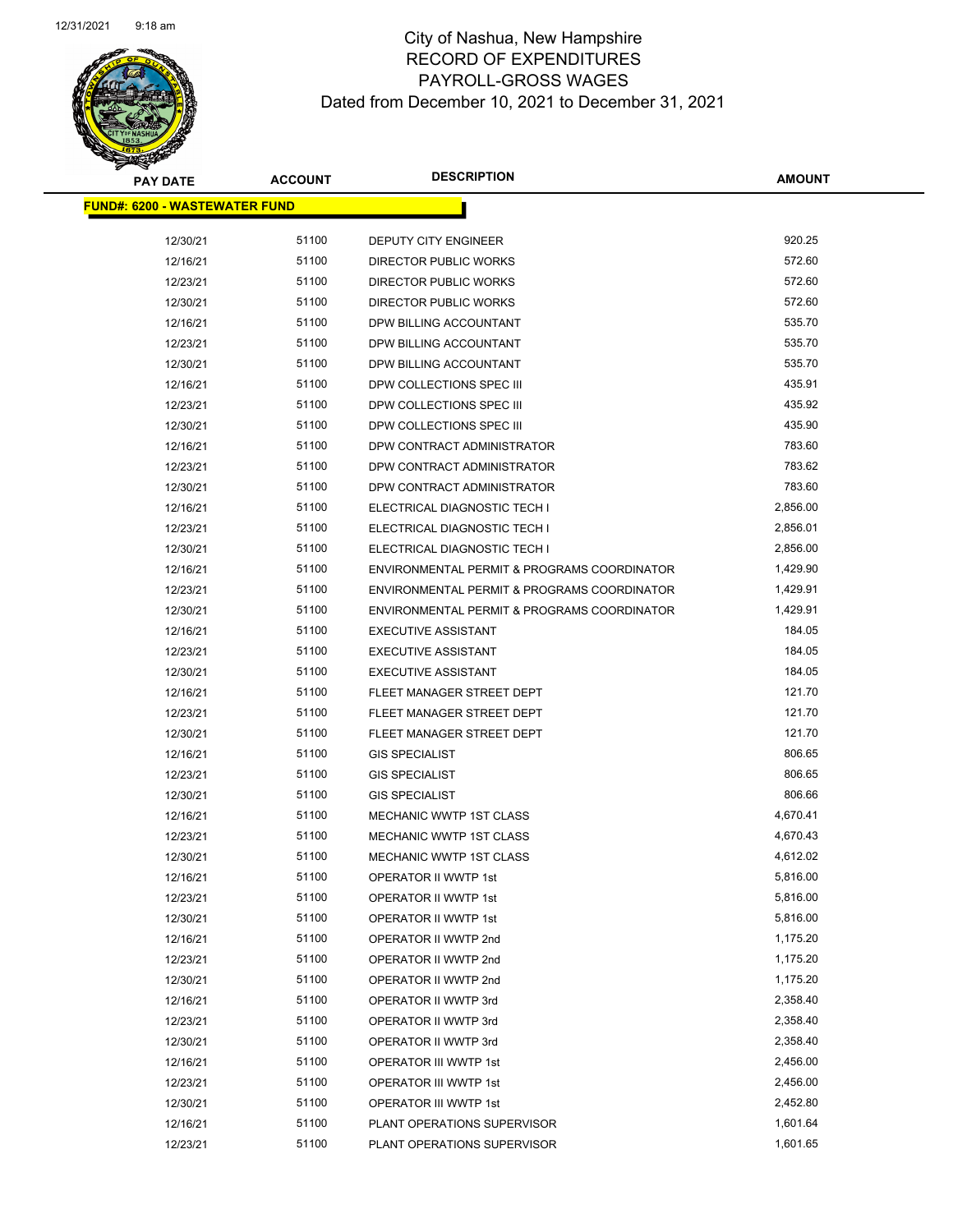

**AMOUNT**

 $\overline{\phantom{0}}$ 

| <u> FUND#: 6200 - WASTEWATER FUND</u> |                |                                             |                |
|---------------------------------------|----------------|---------------------------------------------|----------------|
| 12/30/21                              | 51100          | PLANT OPERATIONS SUPERVISOR                 | 1,601.65       |
| 12/16/21                              | 51100          | PROCESS CHEMIST                             | 1,053.45       |
| 12/23/21                              | 51100          | PROCESS CHEMIST                             | 1,053.45       |
| 12/30/21                              | 51100          | PROCESS CHEMIST                             | 1,053.45       |
| 12/16/21                              | 51100          | PUBLIC RELATIONS ADMINISTRATOR              | 245.38         |
| 12/23/21                              | 51100          | PUBLIC RELATIONS ADMINISTRATOR              | 245.40         |
| 12/30/21                              | 51100          | PUBLIC RELATIONS ADMINISTRATOR              | 245.40         |
| 12/16/21                              | 51100          | SENIOR MANAGER DPW FINANCE & ADMINISTRATION | 460.15         |
| 12/23/21                              | 51100          | SENIOR MANAGER DPW FINANCE & ADMINISTRATION | 460.15         |
| 12/30/21                              | 51100          | SENIOR MANAGER DPW FINANCE & ADMINISTRATION | 460.15         |
| 12/16/21                              | 51100          | SENIOR STAFF ENGINEER                       | 2,631.54       |
| 12/23/21                              | 51100          | SENIOR STAFF ENGINEER                       | 2,631.54       |
| 12/30/21                              | 51100          | SENIOR STAFF ENGINEER                       | 2,631.54       |
| 12/16/21                              | 51100          | <b>STAFF ENGINEER</b>                       | 1,258.80       |
| 12/23/21                              | 51100          | <b>STAFF ENGINEER</b>                       | 1,258.80       |
| 12/30/21                              | 51100          | <b>STAFF ENGINEER</b>                       | 1,258.80       |
| 12/16/21                              | 51100          | SUPERINTENDENT OF WASTEWATER                | 2,236.60       |
| 12/23/21                              | 51100          | SUPERINTENDENT OF WASTEWATER                | 2,236.60       |
| 12/30/21                              | 51100          | SUPERINTENDENT OF WASTEWATER                | 2,236.59       |
| 12/16/21                              | 51100          | <b>SUPV LABORATORY</b>                      | 1,300.50       |
| 12/23/21                              | 51100          | <b>SUPV LABORATORY</b>                      | 1,300.50       |
| 12/30/21                              | 51100          | <b>SUPV LABORATORY</b>                      | 1,300.50       |
| 12/16/21                              | 51100          | TRUCK DRIVER STREET REPAIR                  | 970.39         |
| 12/23/21                              | 51100          | TRUCK DRIVER STREET REPAIR                  | 970.40         |
| 12/16/21                              | 51100          | <b>WASTEWATER ASSISTANT</b>                 | 1,940.80       |
| 12/23/21                              | 51100          | <b>WASTEWATER ASSISTANT</b>                 | 1,940.81       |
| 12/30/21                              | 51100          | <b>WASTEWATER ASSISTANT</b>                 | 1,947.36       |
| 12/16/21                              | 51100          | WASTEWATER ASSISTANT 2ND SHIFT              | 970.40         |
| 12/23/21                              | 51100          | WASTEWATER ASSISTANT 2ND SHIFT              | 970.40         |
| 12/30/21                              | 51100          | WASTEWATER ASSISTANT 2ND SHIFT              | 970.40         |
| 12/16/21                              | 51100          | <b>WASTEWATER FOREMAN</b>                   | 2,783.80       |
| 12/23/21                              | 51100          | <b>WASTEWATER FOREMAN</b>                   | 1,625.04       |
| 12/30/21                              | 51100          | <b>WASTEWATER FOREMAN</b>                   | 1,391.90       |
| 12/16/21                              | 51100          | WASTEWATER PROJECT ENGINEER                 | 1,636.05       |
| 12/23/21                              | 51100          | WASTEWATER PROJECT ENGINEER                 | 1,636.04       |
| 12/30/21                              | 51100          | <b>WASTEWATER PROJECT ENGINEER</b>          | 1,636.05       |
| 12/23/21                              | 51300          | <b>COLLECTION SYSTEMS OPERATOR</b>          | 119.30         |
| 12/30/21                              | 51300          | <b>COLLECTION SYSTEMS OPERATOR</b>          | 260.26         |
| 12/23/21                              | 51300          | COLLECTION SYSTEMS TECHNICIAN               | 128.93         |
| 12/16/21                              | 51300          | DPW COLLECTIONS SPEC III                    | 36.78          |
| 12/23/21                              | 51300          | DPW COLLECTIONS SPEC III                    | 40.88          |
| 12/30/21                              | 51300          | DPW COLLECTIONS SPEC III                    | 40.88<br>67.29 |
| 12/23/21                              | 51300<br>51300 | ELECTRICAL DIAGNOSTIC TECH I                | 40.05          |
| 12/23/21                              | 51300          | EQUIP OPR STREET REPAIR                     | 78.30          |
| 12/23/21                              |                | FOREMAN LABOR STREET                        |                |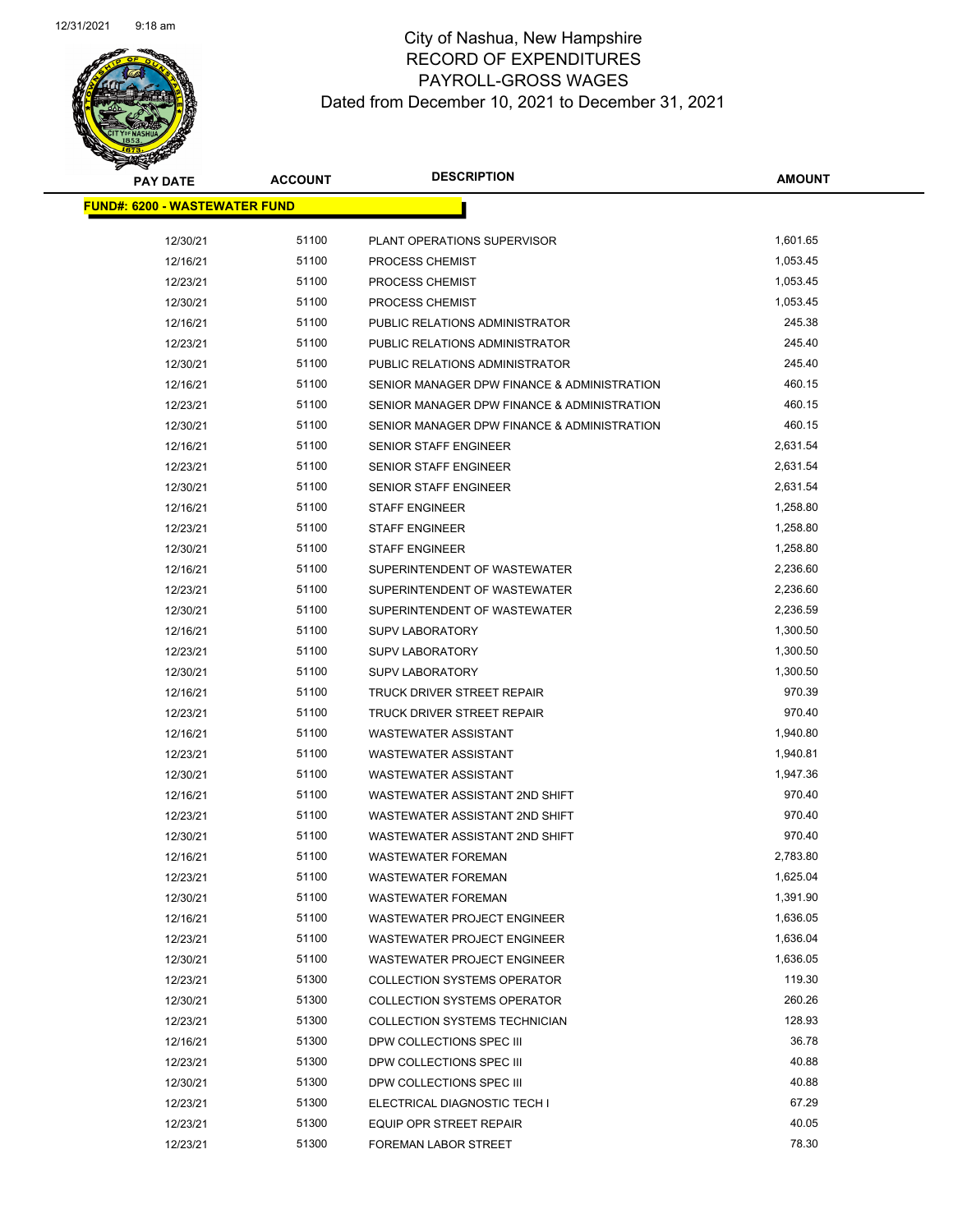

## City of Nashua, New Hampshire RECORD OF EXPENDITURES PAYROLL-GROSS WAGES Dated from December 10, 2021 to December 31, 2021

| <b>PAY DATE</b>                          | <b>ACCOUNT</b> | <b>DESCRIPTION</b>                | <b>AMOUNT</b> |
|------------------------------------------|----------------|-----------------------------------|---------------|
| <b>FUND#: 6200 - WASTEWATER FUND</b>     |                |                                   |               |
| 12/16/21                                 | 51300          | <b>MECHANIC WWTP 1ST CLASS</b>    | 613.85        |
| 12/23/21                                 | 51300          | MECHANIC WWTP 1ST CLASS           | 262.72        |
| 12/16/21                                 | 51300          | <b>OPERATOR II WWTP 1st</b>       | 351.24        |
| 12/23/21                                 | 51300          | OPERATOR II WWTP 1st              | 351.24        |
| 12/30/21                                 | 51300          | <b>OPERATOR II WWTP 1st</b>       | 1,402.68      |
| 12/16/21                                 | 51300          | OPERATOR II WWTP 2nd              | 705.14        |
| 12/23/21                                 | 51300          | OPERATOR II WWTP 2nd              | 705.14        |
| 12/30/21                                 | 51300          | OPERATOR II WWTP 2nd              | 352.57        |
| 12/16/21                                 | 51300          | OPERATOR II WWTP 3rd              | 1,061.30      |
| 12/23/21                                 | 51300          | OPERATOR II WWTP 3rd              | 1,775.78      |
| 12/30/21                                 | 51300          | OPERATOR II WWTP 3rd              | 2,166.72      |
| 12/30/21                                 | 51300          | OPERATOR III WWTP 1st             | 1,127.05      |
| 12/30/21                                 | 51300          | PROCESS CHEMIST                   | 256.78        |
| 12/23/21                                 | 51300          | <b>TRUCK DRIVER STREET REPAIR</b> | 109.46        |
| 12/30/21                                 | 51300          | <b>WASTEWATER ASSISTANT</b>       | 109.17        |
| 12/16/21                                 | 51300          | <b>WASTEWATER FOREMAN</b>         | 430.62        |
| 12/23/21                                 | 51300          | <b>WASTEWATER FOREMAN</b>         | 861.24        |
| 12/30/21                                 | 51300          | <b>WASTEWATER FOREMAN</b>         | 456.72        |
| 12/16/21                                 | 51400          | <b>INTERN</b>                     | 391.00        |
| 12/30/21                                 | 51400          | <b>INTERN</b>                     | 289.00        |
| 12/23/21                                 | 51600          | <b>TRUCK DRIVER STREET REPAIR</b> | 400.00        |
| 12/23/21                                 | 51750          | <b>TRUCK DRIVER STREET REPAIR</b> | 1,838.91      |
| 12/30/21                                 | 55118          | TELEPHONE-CELLULAR                | 275.05        |
| <b>TOTAL FUND 6200 - WASTEWATER FUND</b> |                |                                   | \$178,042.10  |

## **FUND#: 6500 - PROPERTY & CASUALTY FUND**

| 12/16/21 | 51100 | <b>DEPUTY RISK MANAGER</b>       | 1,607.00 |
|----------|-------|----------------------------------|----------|
| 12/23/21 | 51100 | <b>DEPUTY RISK MANAGER</b>       | 1,607.00 |
| 12/30/21 | 51100 | <b>DEPUTY RISK MANAGER</b>       | 1,607.00 |
| 12/16/21 | 51100 | LOSS & ADA SPECIALIST            | 1,442.34 |
| 12/23/21 | 51100 | LOSS & ADA SPECIALIST            | 1,442.34 |
| 12/30/21 | 51100 | <b>LOSS &amp; ADA SPECIALIST</b> | 1,442.35 |
| 12/16/21 | 51100 | PROPERTY AND CASUALTY ADJUSTER   | 1,329.30 |
| 12/23/21 | 51100 | PROPERTY AND CASUALTY ADJUSTER   | 1,329.30 |
| 12/30/21 | 51100 | PROPERTY AND CASUALTY ADJUSTER   | 1,329.30 |
| 12/16/21 | 51100 | <b>RISK COORDINATOR</b>          | 961.30   |
| 12/23/21 | 51100 | <b>RISK COORDINATOR</b>          | 961.30   |
| 12/30/21 | 51100 | <b>RISK COORDINATOR</b>          | 961.30   |
| 12/16/21 | 51100 | <b>RISK MANAGER</b>              | 2,117.50 |
| 12/23/21 | 51100 | <b>RISK MANAGER</b>              | 2,117.50 |
| 12/30/21 | 51100 | <b>RISK MANAGER</b>              | 2,117.50 |
| 12/30/21 | 55118 | TELEPHONE-CELLULAR               | 100.00   |